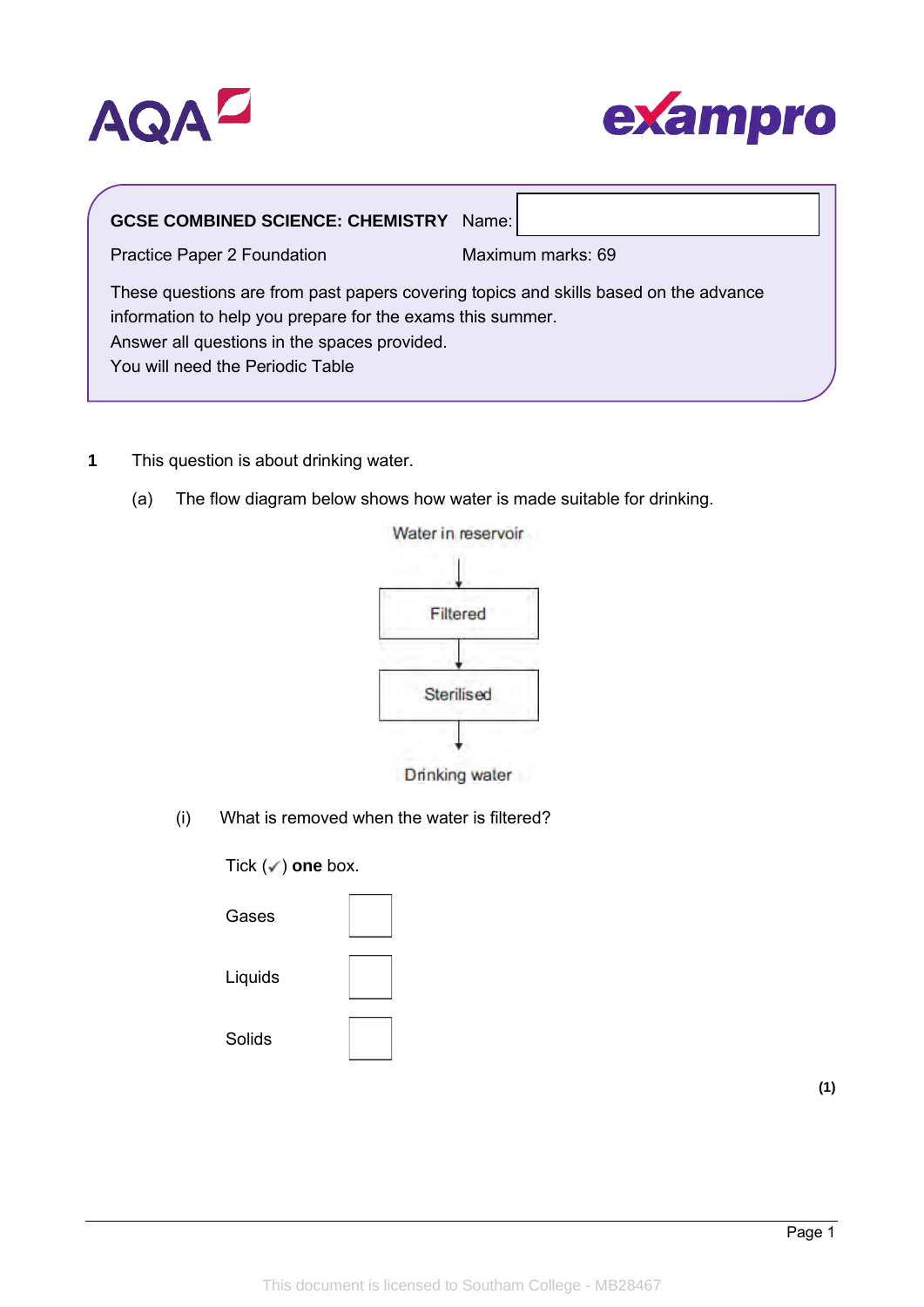(ii) What is used to sterilise the water?

|   |     | Tick $(\checkmark)$ one box.                                                                 |     |
|---|-----|----------------------------------------------------------------------------------------------|-----|
|   |     | Carbon                                                                                       |     |
|   |     | Chlorine                                                                                     |     |
|   |     | Sodium<br>chloride                                                                           |     |
|   |     |                                                                                              | (1) |
|   |     | Why is the water sterilised?<br>(iii)                                                        |     |
|   |     |                                                                                              |     |
|   |     |                                                                                              | (1) |
|   | (b) | Water can be purified by distillation.                                                       |     |
|   |     | Drinking water is not usually purified by distillation because distillation is<br>expensive. |     |
|   |     | Complete the sentence.                                                                       |     |
|   |     | Distillation is expensive because it requires a lot of                                       |     |
|   |     |                                                                                              |     |
|   |     |                                                                                              | (1) |
|   |     |                                                                                              | 4   |
|   |     |                                                                                              |     |
| 2 | (a) | The figure below represents the reaction of sulfur dioxide with oxygen.                      |     |
|   |     | Oxygen                                                                                       |     |
|   |     | Reactor                                                                                      |     |
|   |     | Sulfur dioxide<br>Sulfur trioxide                                                            |     |
|   |     | Complete the word equation for the reaction of sulfur dioxide with oxygen.<br>(i)            |     |
|   |     | sulfur dioxide<br>+                                                                          |     |
|   |     |                                                                                              | (1) |
|   |     |                                                                                              |     |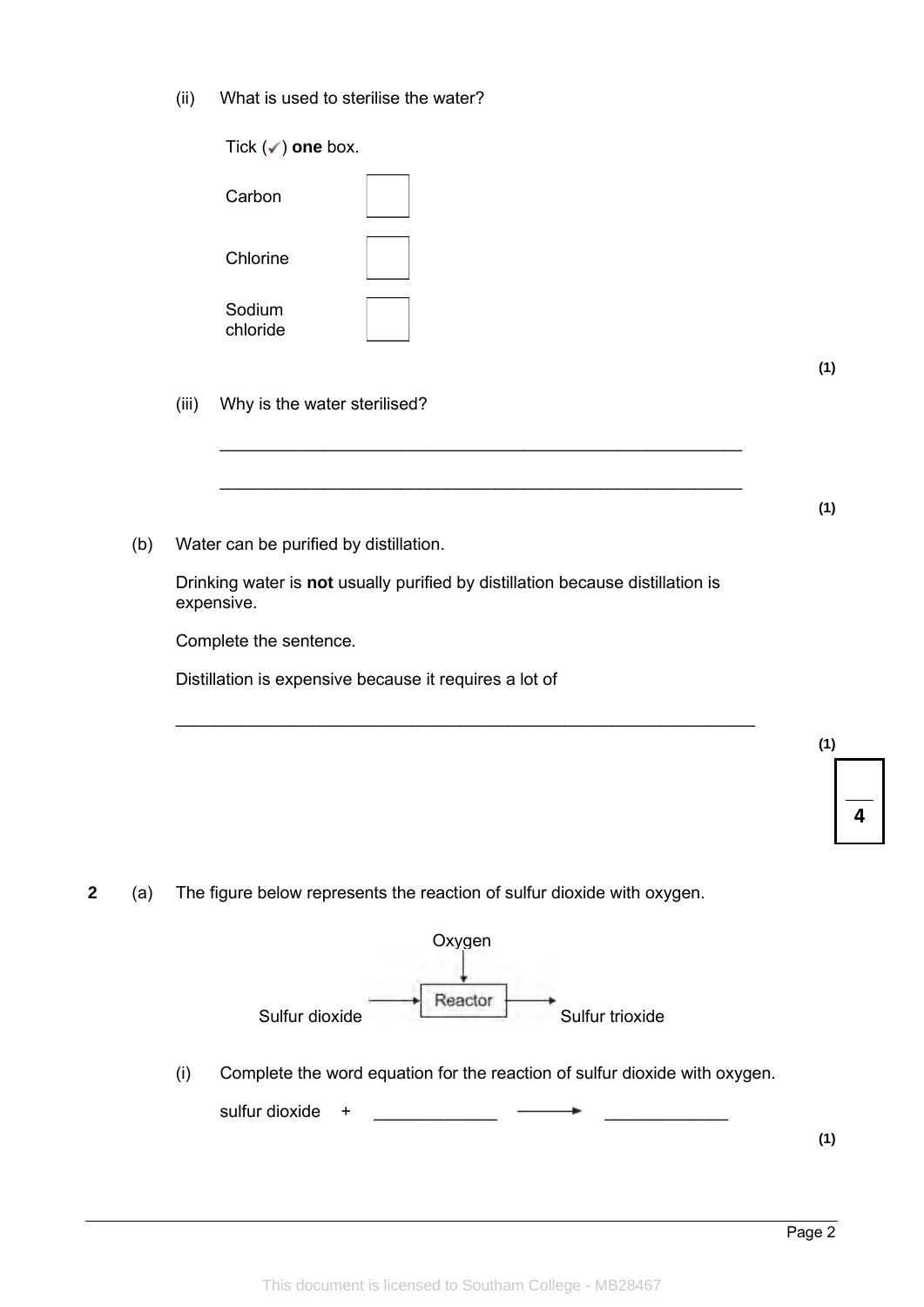(ii) Draw a ring around the correct answer to complete the sentence.

|     |                                                                                                               | a compound. |  |
|-----|---------------------------------------------------------------------------------------------------------------|-------------|--|
|     | Sulfur dioxide (SO <sub>2</sub> ) is                                                                          | an element. |  |
|     |                                                                                                               | a mixture.  |  |
| (b) | The reactants are gases.                                                                                      |             |  |
|     | When the pressure of the gases is increased, the reaction gets faster.                                        |             |  |
|     | Complete the sentence.                                                                                        |             |  |
|     | When the pressure of the gases is increased,                                                                  |             |  |
|     |                                                                                                               |             |  |
|     |                                                                                                               |             |  |
| (c) | The particles need energy to react.                                                                           |             |  |
|     | Complete the sentence.                                                                                        |             |  |
|     | The minimum amount of energy that particles need to react is called                                           |             |  |
|     |                                                                                                               |             |  |
|     |                                                                                                               |             |  |
| (d) | Give one way of increasing the rate of the reaction, other than changing the<br>pressure or using a catalyst. |             |  |
|     |                                                                                                               |             |  |
|     |                                                                                                               |             |  |
|     |                                                                                                               |             |  |
|     |                                                                                                               |             |  |
|     |                                                                                                               |             |  |
|     |                                                                                                               |             |  |

(a) To make crude oil more useful it is separated into fractions. Use the correct word from the box to complete each sentence.

| boiling | compound                                   |         | decomposition            | distillation |     |
|---------|--------------------------------------------|---------|--------------------------|--------------|-----|
|         | filtration                                 | mixture | molecule                 |              |     |
| (i)     | Crude oil is a                             |         | of different substances. |              | (1) |
| (ii)    | The substances in crude oil have different |         |                          |              |     |
|         |                                            | points. |                          |              |     |
|         |                                            |         |                          |              | (1) |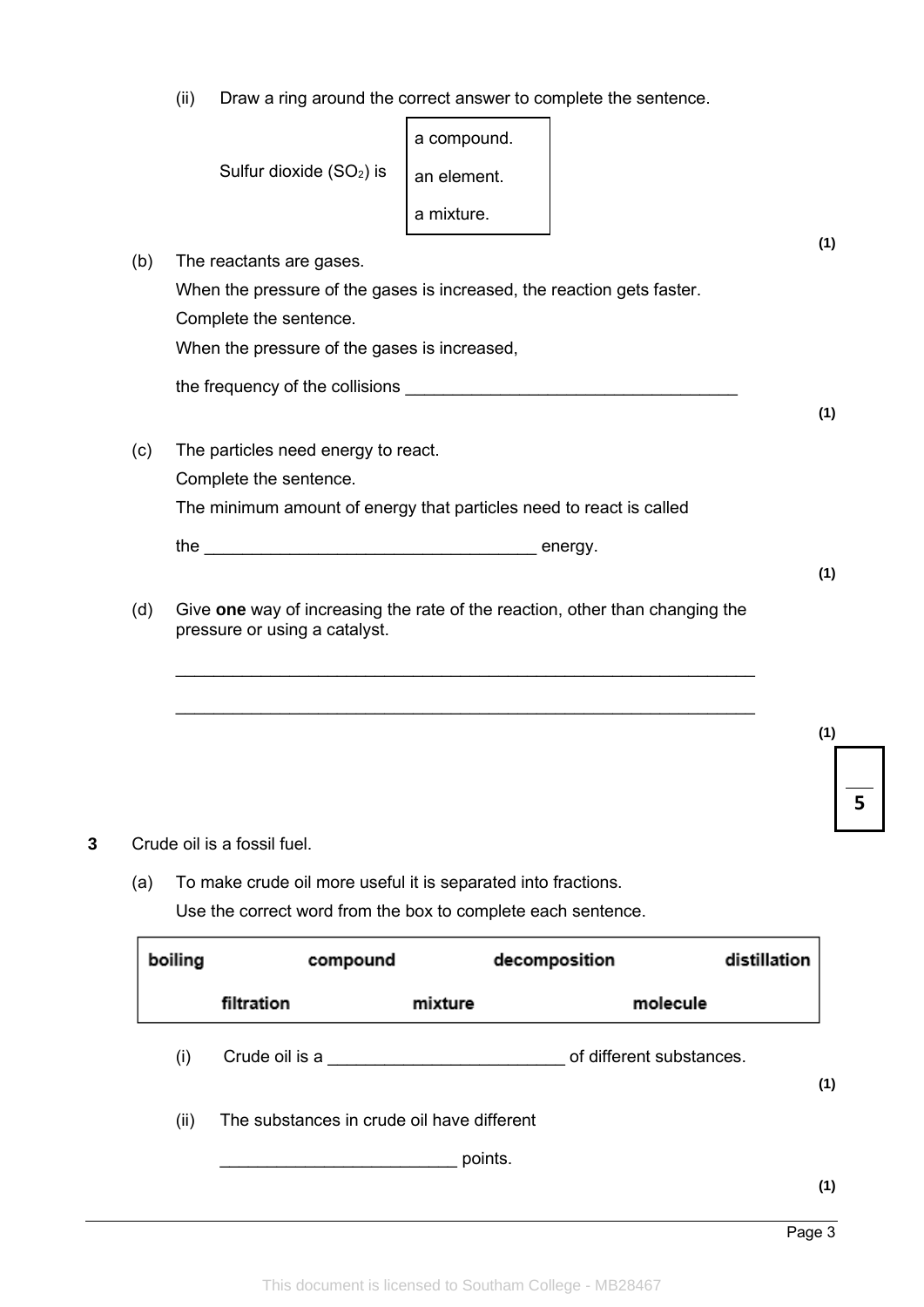(b) Petrol is one of the fractions produced from crude oil.

Car engines use a mixture of petrol and air.

The diagram shows some of the gases produced.



(i) What type of reaction happens to petrol in a car engine?

Tick (✓) one box.

| combustion     |  |
|----------------|--|
| decomposition  |  |
| neutralisation |  |

(ii) Petrol contains octane  $(C_8H_{18})$ .

Complete the word equation for the reaction of octane with oxygen.

 $octane + \longrightarrow +$ 

\_\_\_\_\_\_\_\_\_\_\_\_\_\_\_\_\_\_\_\_\_\_\_\_\_\_\_\_\_\_\_\_\_\_\_\_\_\_\_\_\_\_\_\_\_\_\_\_\_\_\_\_\_\_\_\_\_\_

\_\_\_\_\_\_\_\_\_\_\_\_\_\_\_\_\_\_\_\_\_\_\_\_\_\_\_\_\_\_\_\_\_\_\_\_\_\_\_\_\_\_\_\_\_\_\_\_\_\_\_\_\_\_\_\_\_\_

 $\_$  ,  $\_$  ,  $\_$  ,  $\_$  ,  $\_$  ,  $\_$  ,  $\_$  ,  $\_$  ,  $\_$  ,  $\_$  ,  $\_$  ,  $\_$  ,  $\_$  ,  $\_$  ,  $\_$  ,  $\_$  ,  $\_$  ,  $\_$  ,  $\_$  ,  $\_$ 

\_\_\_\_\_\_\_\_\_\_\_\_\_\_\_\_\_\_\_\_\_\_\_\_\_\_\_\_\_\_\_\_\_\_\_\_\_\_\_\_\_\_\_\_\_\_\_\_\_\_\_\_\_\_\_\_\_\_

(iii) Cars use sulfur-free petrol as a fuel.

Explain why sulfur should be removed from petrol.

**(2)**

**(1)**

**(2)**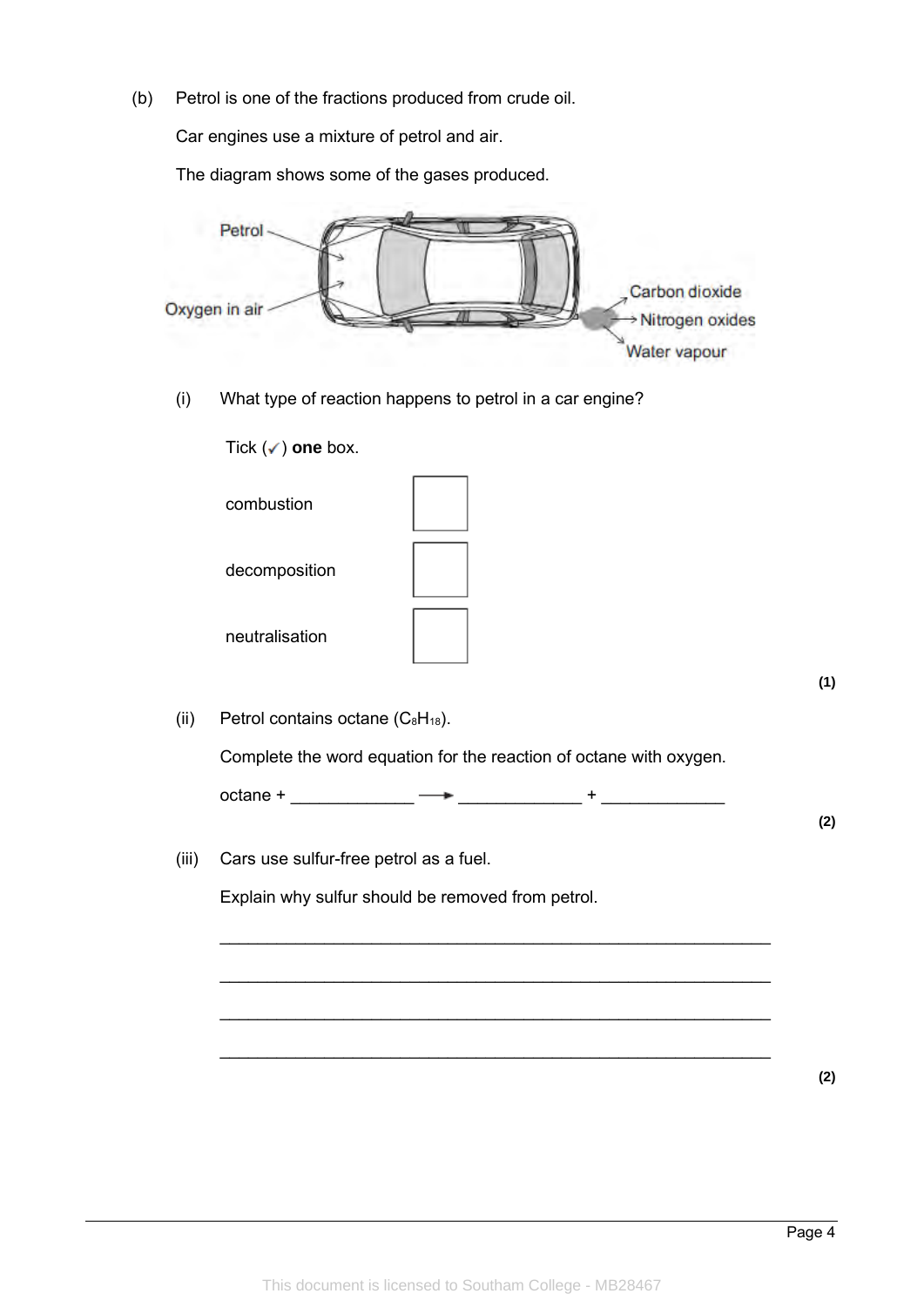(c) Some fractions from crude oil contain large hydrocarbon molecules.

These molecules can be cracked to produce smaller, more useful molecules.

An equation for cracking decane is:

 $C_{10}H_{22} \longrightarrow C_3H_8 + C_2H_4 + C_5H_{10}$ <br>decane propane ethene pentene propane

(i) Why is propane useful?

Tick (✓) one box.

Propane is a polymer. Propane is an alloy. Propane is a fuel.

(ii) Draw bonds to complete the displayed structure of ethene.

 $H$ н  $\overline{\phantom{a}}$  $\begin{array}{c} \hline \end{array}$ C  $\mathbf C$  $\overline{1}$  $\overline{\phantom{a}}$ н н

**(1)**

**(1)**

(iii) What is the colour change when bromine water reacts with ethene?

Tick (✓) one box.

Orange to colourless Orange to green Orange to red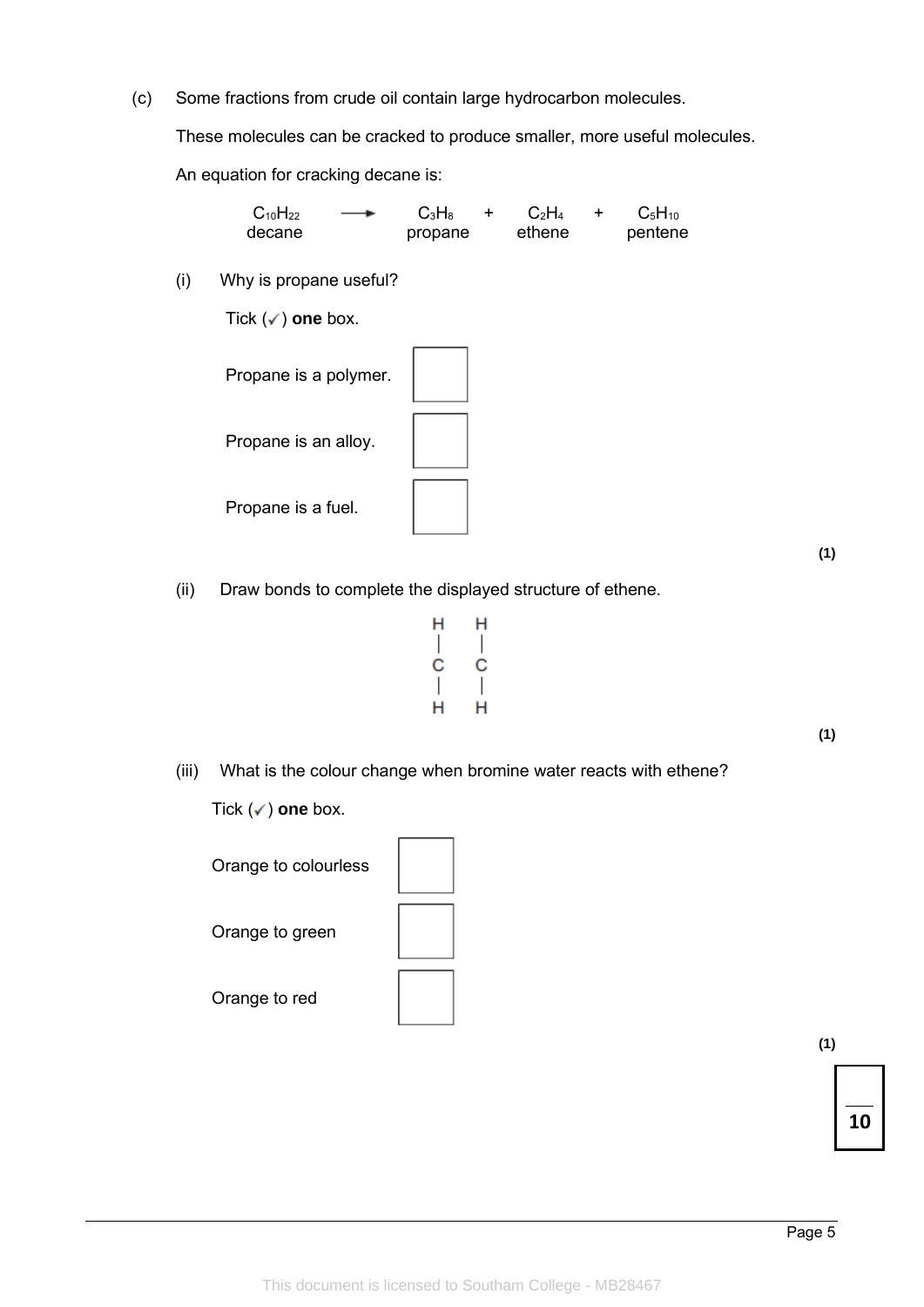**4** Hand warmers use chemical reactions.



(a) The table shows temperature changes for chemical reactions **A**, **B** and **C**.

| <b>Reaction</b> | <b>Starting</b><br>temperature in °C | <b>Final temperature</b><br>in °C | Change in<br>temperature in °C |
|-----------------|--------------------------------------|-----------------------------------|--------------------------------|
| A               | 18                                   | 25                                | + 7                            |
| В               | 17                                   |                                   | + 5                            |
|                 | 18                                   | 27                                | + 9                            |

What is the final temperature for reaction **B**? Write your answer in the table.

**(1)**

**(1)**

- (b) (i) What name is given to reactions that heat the surroundings?
	- (ii) Which reaction, **A**, **B** or **C**, would be best to use in a hand warmer?

 $\_$  , and the set of the set of the set of the set of the set of the set of the set of the set of the set of the set of the set of the set of the set of the set of the set of the set of the set of the set of the set of th

 $\_$  , and the set of the set of the set of the set of the set of the set of the set of the set of the set of the set of the set of the set of the set of the set of the set of the set of the set of the set of the set of th

Reaction

 $\frac{1}{2}$ 

Give a reason why you chose this reaction.

**(2)**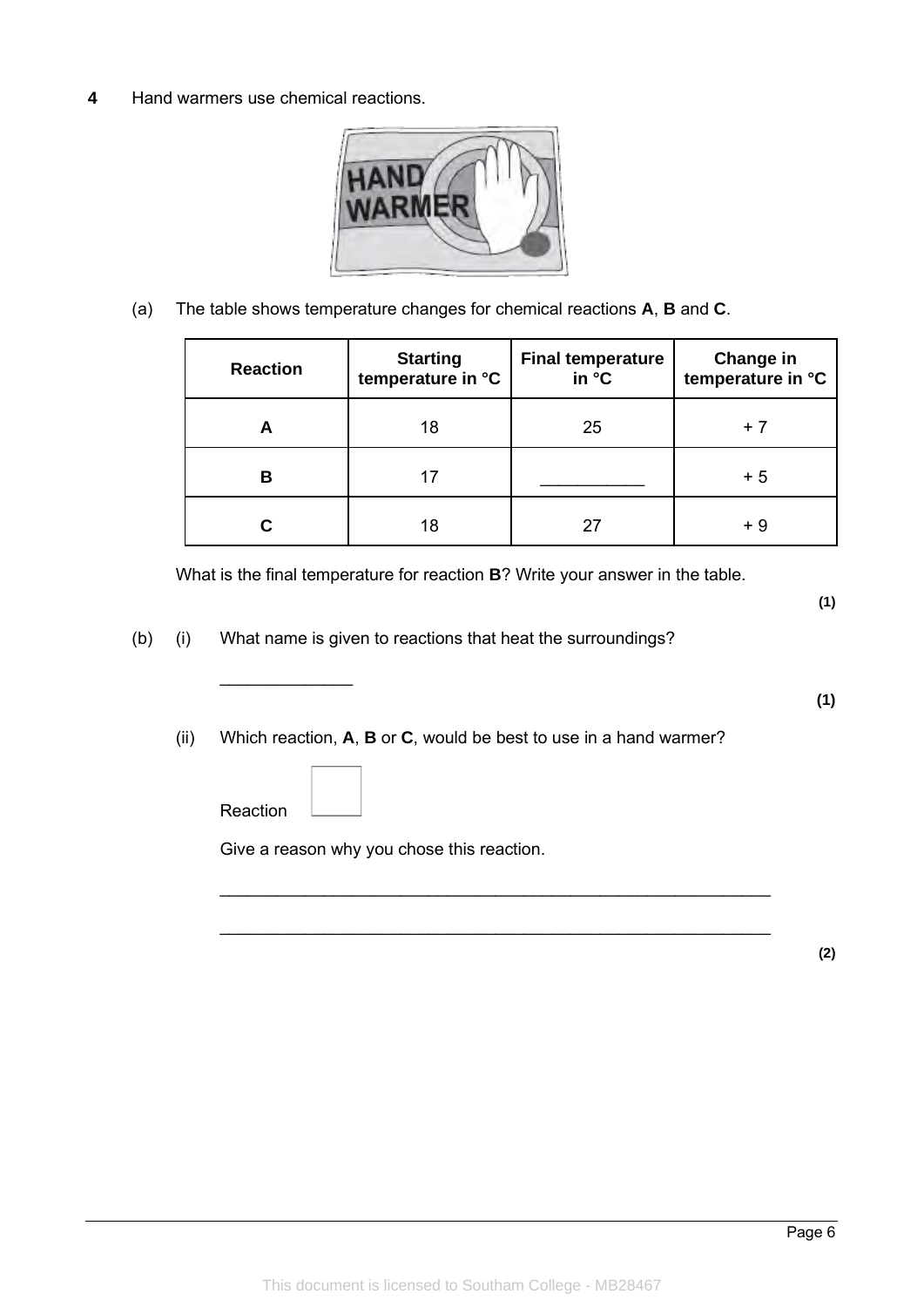(c) A student added water to some anhydrous copper sulfate.



The equation for the reaction is shown.

| anhydrous copper sulfate + water |  | $\Rightarrow$ hydrated copper sulfate                                            |
|----------------------------------|--|----------------------------------------------------------------------------------|
| CuSO <sub>4</sub>                |  | $+$ 5 H <sub>2</sub> O $\rightleftharpoons$ CuSO <sub>4</sub> .5H <sub>2</sub> O |

The student measured the temperature before and after the reaction.

(i) The measurements showed that this reaction can be used for a hand warmer.

Draw a ring around the correct answer to complete the sentence.

When water is added to anhydrous copper sulfate the temperature

|                             | increases.      |
|-----------------------------|-----------------|
| of the mixture   decreases. |                 |
|                             | stays the same. |

**(1)**

| (ii)  | Anhydrous copper sulfate is white.                                        |     |
|-------|---------------------------------------------------------------------------|-----|
|       | What colour is seen after water is added to the anhydrous copper sulfate? |     |
|       |                                                                           | (1) |
| (iii) | What does the symbol $\rightleftharpoons$ mean in a reaction equation?    |     |
|       |                                                                           | (1) |
| (iv)  | The student heated a tube containing hydrated copper sulfate.             |     |
|       | Name the solid substance produced.                                        |     |

 $\_$  , and the set of the set of the set of the set of the set of the set of the set of the set of the set of the set of the set of the set of the set of the set of the set of the set of the set of the set of the set of th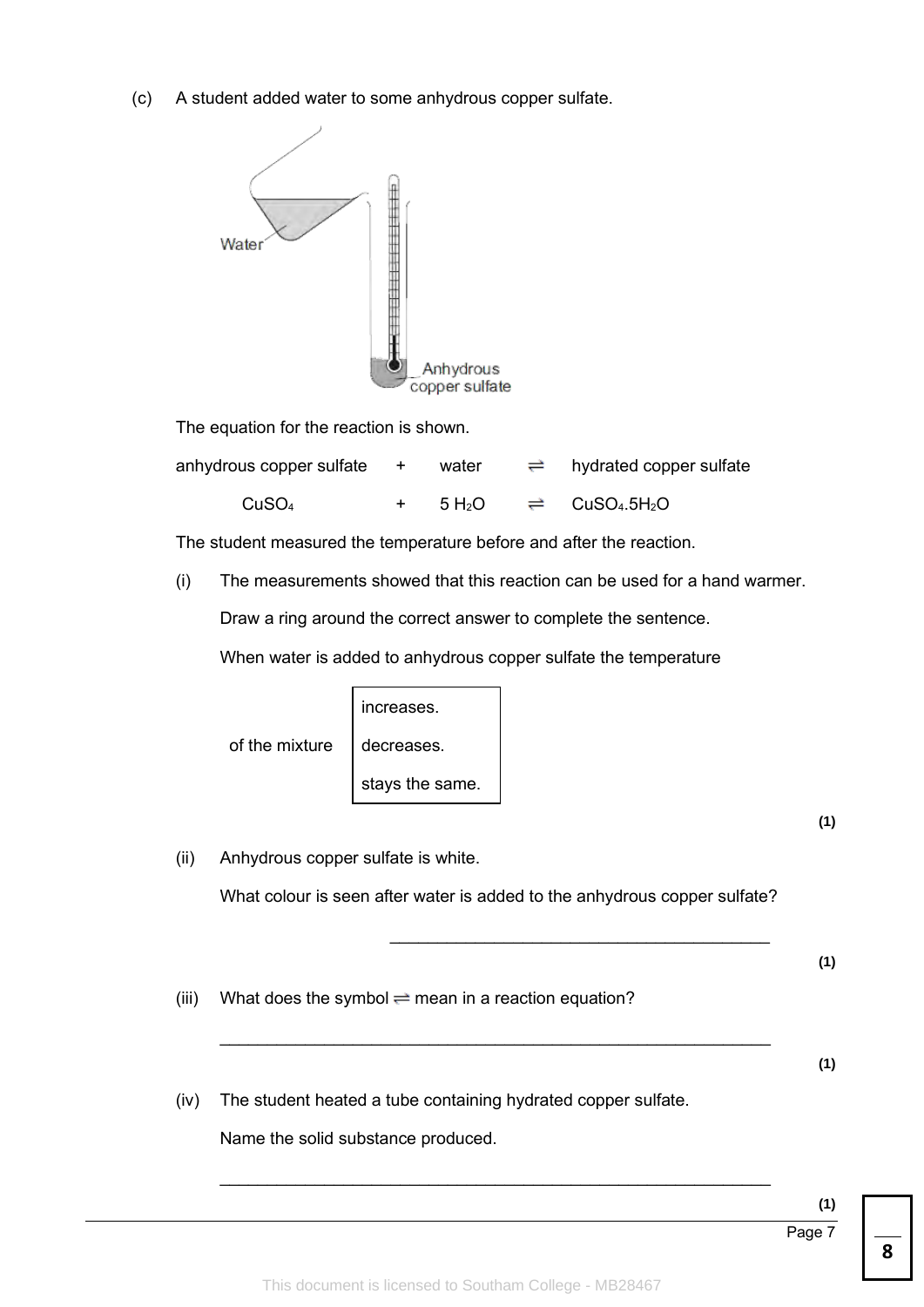$\overline{5}$ This question is about the Earth and its atmosphere.

This Earth and its atmosphere today are not like the early Earth and its atmosphere.



Describe and explain how the surface of the early Earth and its atmosphere have changed to form the surface of the Earth and its atmosphere today.

 $(6)$ 

6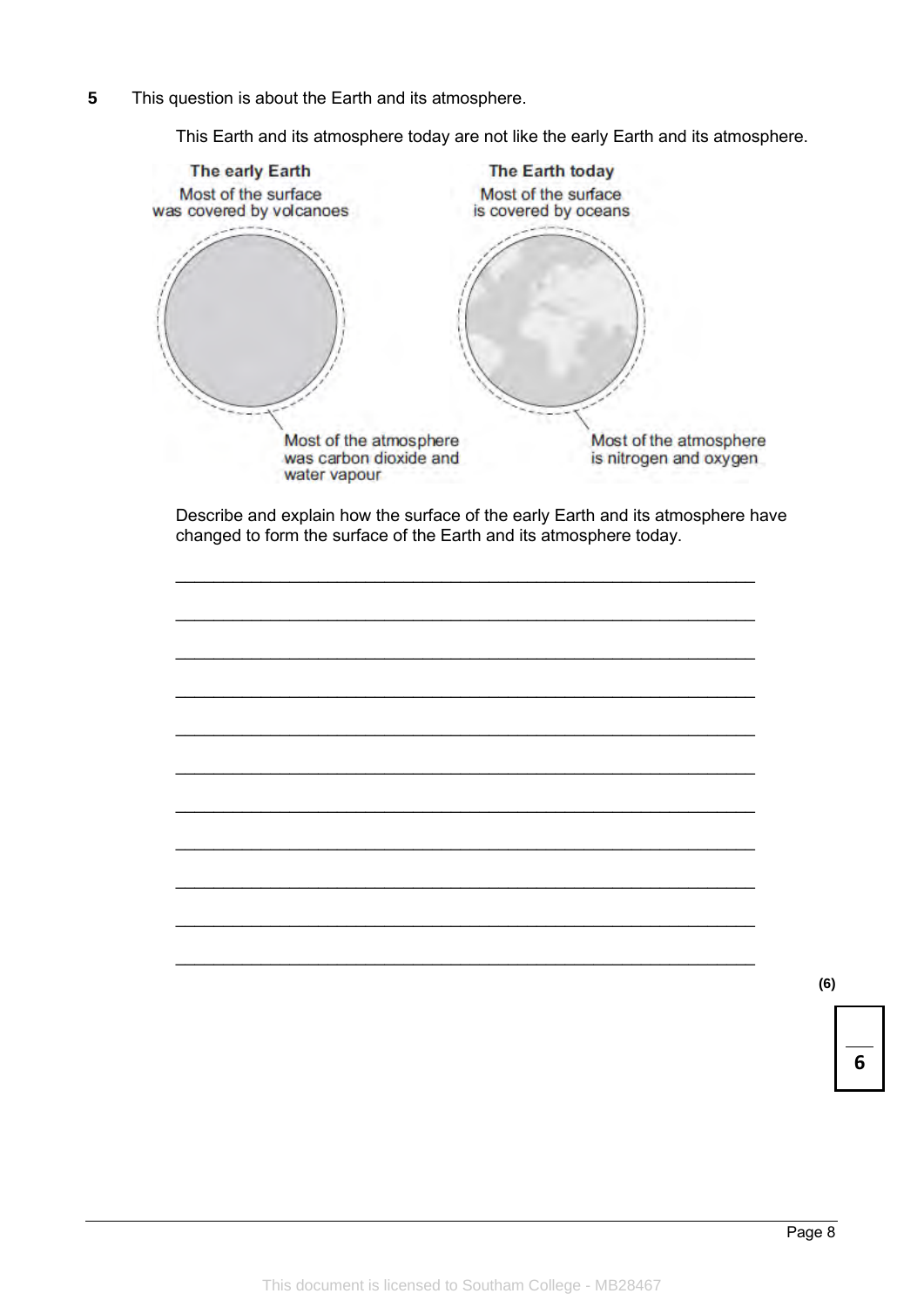- **6** This question is about pollutants in the atmosphere.
	- (a) Oxides of nitrogen are produced when fuels are burnt.

Write a balanced symbol equation for the production of nitrogen dioxide (NO<sub>2</sub>) from nitrogen and oxygen.

 $\_$  ,  $\_$  ,  $\_$  ,  $\_$  ,  $\_$  ,  $\_$  ,  $\_$  ,  $\_$  ,  $\_$  ,  $\_$  ,  $\_$  ,  $\_$  ,  $\_$  ,  $\_$  ,  $\_$  ,  $\_$  ,  $\_$  ,  $\_$  ,  $\_$  ,  $\_$ 

- **(2)** (b) The graph below gives information about emissions of oxides of nitrogen in the UK.  $3.5$  $3.0$  $2.5$ Nitrogen  $2.0$ emissions in million  $1.5$ tonnes  $1.0$  $0.5$  $0.0$ 1984 1988 1992 1996 2000 2004 2008 2012 2016 Year Calculate the percentage decrease in emissions of oxides of nitrogen from 1990 to 2014. Give your answer to three significant figures.  $\_$  ,  $\_$  ,  $\_$  ,  $\_$  ,  $\_$  ,  $\_$  ,  $\_$  ,  $\_$  ,  $\_$  ,  $\_$  ,  $\_$  ,  $\_$  ,  $\_$  ,  $\_$  ,  $\_$  ,  $\_$  ,  $\_$  ,  $\_$  ,  $\_$  ,  $\_$ \_\_\_\_\_\_\_\_\_\_\_\_\_\_\_\_\_\_\_\_\_\_\_\_\_\_\_\_\_\_\_\_\_\_\_\_\_\_\_\_\_\_\_\_\_\_\_\_\_\_\_\_\_\_\_\_\_\_\_\_\_ \_\_\_\_\_\_\_\_\_\_\_\_\_\_\_\_\_\_\_\_\_\_\_\_\_\_\_\_\_\_\_\_\_\_\_\_\_\_\_\_\_\_\_\_\_\_\_\_\_\_\_\_\_\_\_\_\_\_\_\_\_ \_\_\_\_\_\_\_\_\_\_\_\_\_\_\_\_\_\_\_\_\_\_\_\_\_\_\_\_\_\_\_\_\_\_\_\_\_\_\_\_\_\_\_\_\_\_\_\_\_\_\_\_\_\_\_\_\_\_\_\_\_ Percentage decrease = \_\_\_\_\_\_\_\_\_\_\_\_\_\_\_\_\_\_ % **(3)** (c) Carbon monoxide is a pollutant that can be produced when diesel burns in a car engine. Explain how.  $\_$  ,  $\_$  ,  $\_$  ,  $\_$  ,  $\_$  ,  $\_$  ,  $\_$  ,  $\_$  ,  $\_$  ,  $\_$  ,  $\_$  ,  $\_$  ,  $\_$  ,  $\_$  ,  $\_$  ,  $\_$  ,  $\_$  ,  $\_$  ,  $\_$  ,  $\_$ \_\_\_\_\_\_\_\_\_\_\_\_\_\_\_\_\_\_\_\_\_\_\_\_\_\_\_\_\_\_\_\_\_\_\_\_\_\_\_\_\_\_\_\_\_\_\_\_\_\_\_\_\_\_\_\_\_\_\_\_\_ \_\_\_\_\_\_\_\_\_\_\_\_\_\_\_\_\_\_\_\_\_\_\_\_\_\_\_\_\_\_\_\_\_\_\_\_\_\_\_\_\_\_\_\_\_\_\_\_\_\_\_\_\_\_\_\_\_\_\_\_\_  $\_$  ,  $\_$  ,  $\_$  ,  $\_$  ,  $\_$  ,  $\_$  ,  $\_$  ,  $\_$  ,  $\_$  ,  $\_$  ,  $\_$  ,  $\_$  ,  $\_$  ,  $\_$  ,  $\_$  ,  $\_$  ,  $\_$  ,  $\_$  ,  $\_$  ,  $\_$ **(2)**
- 

Page 9

**7**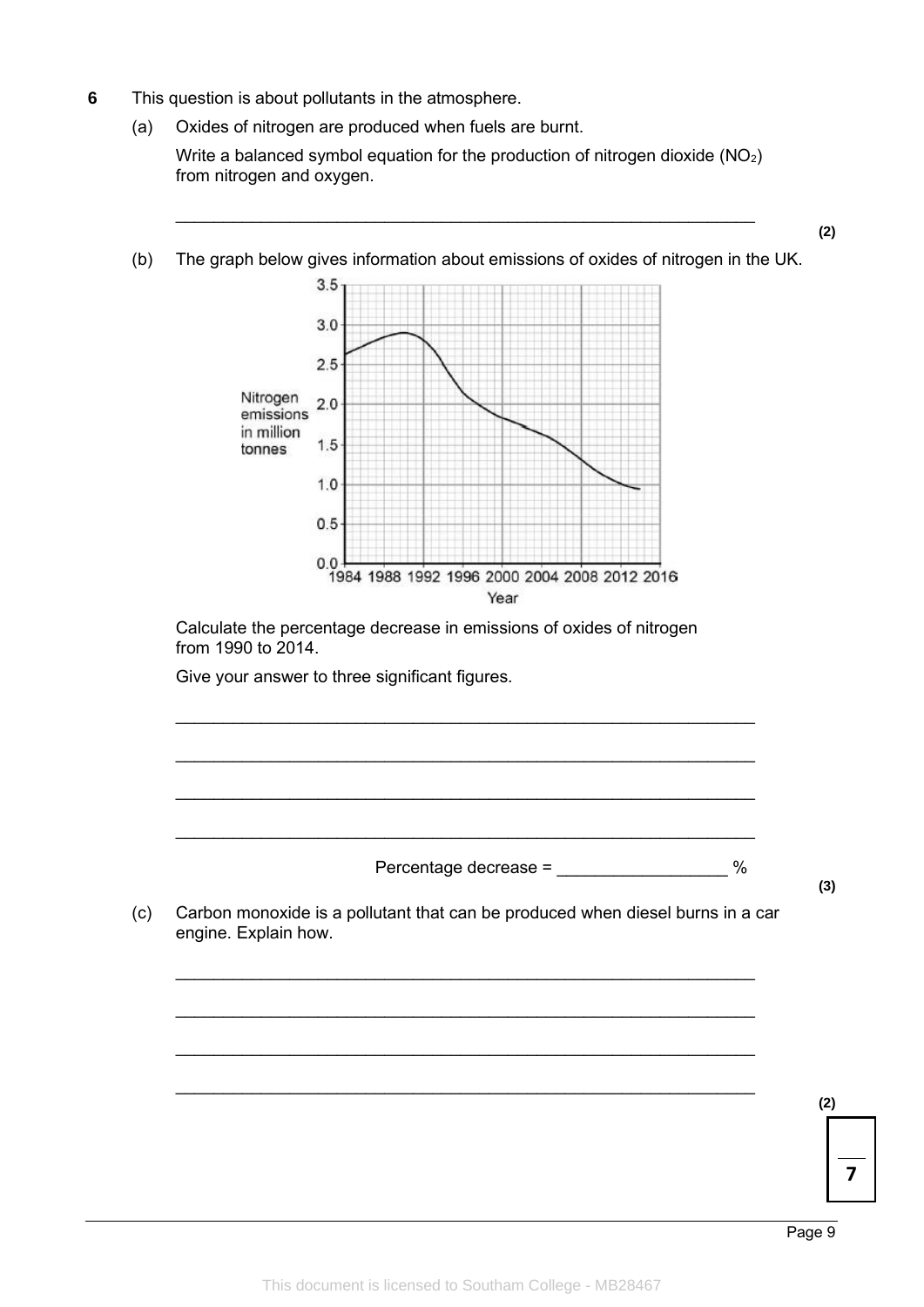- $\overline{7}$ Chromatography can be used to separate components of a mixture.
	- Diagram 1 shows a paper chromatogram of five different inks.  $(a)$



Explain how paper chromatography separates substances.

 $(3)$ 

The start line should be drawn in pencil not in ink.  $(b)$ Suggest why.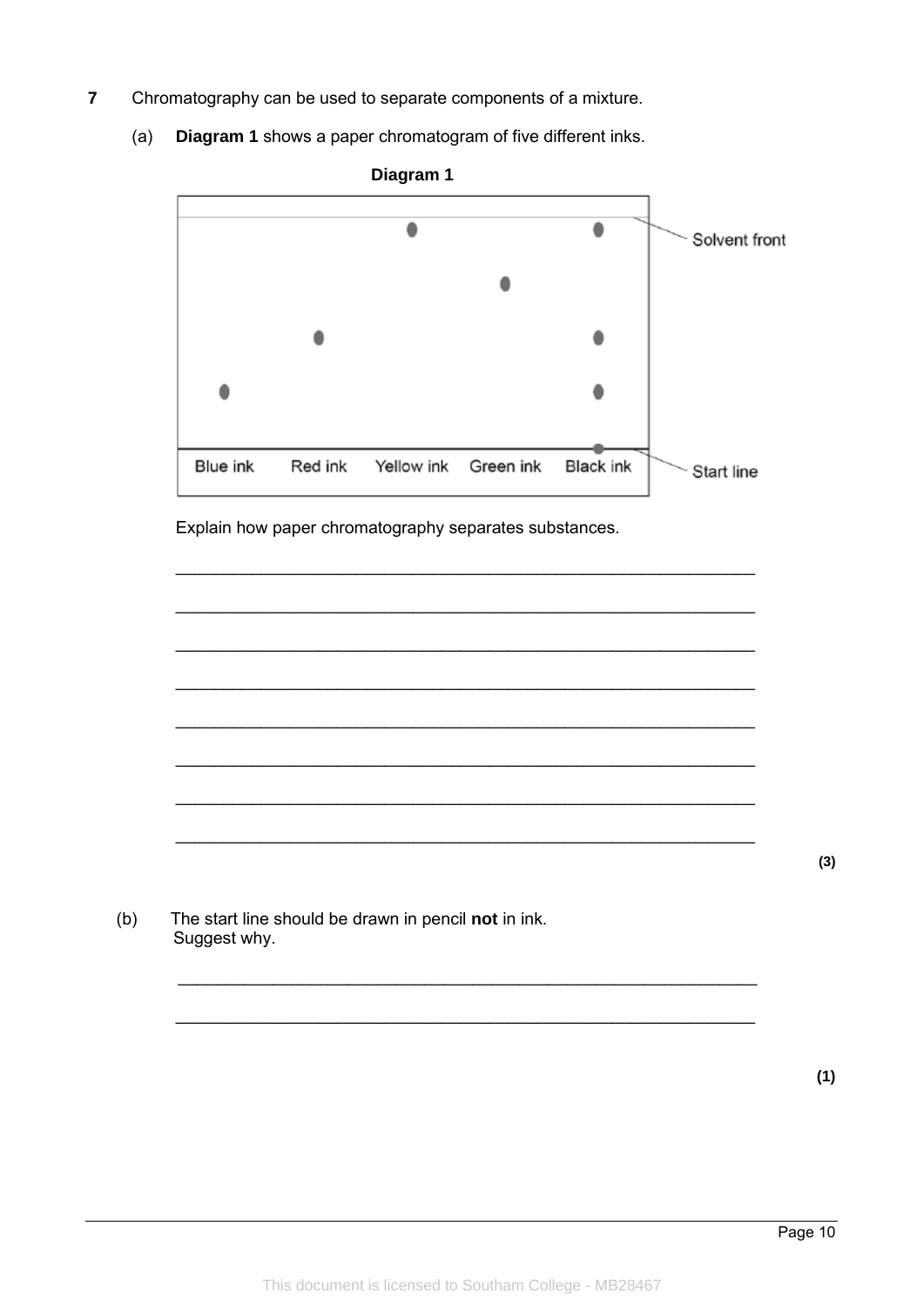(c) A student used paper chromatography to analyse a black food colouring.

The chromatogram in **Diagram 2** shows the student's results.



(i) What do the results tell you about the composition of the black food colouring?

\_\_\_\_\_\_\_\_\_\_\_\_\_\_\_\_\_\_\_\_\_\_\_\_\_\_\_\_\_\_\_\_\_\_\_\_\_\_\_\_\_\_\_\_\_\_\_\_\_\_\_\_\_\_\_

\_\_\_\_\_\_\_\_\_\_\_\_\_\_\_\_\_\_\_\_\_\_\_\_\_\_\_\_\_\_\_\_\_\_\_\_\_\_\_\_\_\_\_\_\_\_\_\_\_\_\_\_\_\_\_

\_\_\_\_\_\_\_\_\_\_\_\_\_\_\_\_\_\_\_\_\_\_\_\_\_\_\_\_\_\_\_\_\_\_\_\_\_\_\_\_\_\_\_\_\_\_\_\_\_\_\_\_\_\_\_

(ii) Use a ruler and **Diagram 2** to complete **Table 1**.

**Table 1**

|                                           | Distance in mm |
|-------------------------------------------|----------------|
| Distance from start line to solvent front |                |
| Distance moved by food colour C           |                |

**(2)**

**(2)**

(iii) Use your answers in part **(c) (ii)** to calculate the R<sup>f</sup> value for food colour **C**.

\_\_\_\_\_\_\_\_\_\_\_\_\_\_\_\_\_\_\_\_\_\_\_\_\_\_\_\_\_\_\_\_\_\_\_\_\_\_\_\_\_\_\_\_\_\_\_\_\_\_\_\_\_\_\_

\_\_\_\_\_\_\_\_\_\_\_\_\_\_\_\_\_\_\_\_\_\_\_\_\_\_\_\_\_\_\_\_\_\_\_\_\_\_\_\_\_\_\_\_\_\_\_\_\_\_\_\_\_\_\_

 $R_f$  value =  $\frac{1}{\sqrt{1-\frac{1}{2}}}\frac{1}{\sqrt{1-\frac{1}{2}}}\frac{1}{\sqrt{1-\frac{1}{2}}}\frac{1}{\sqrt{1-\frac{1}{2}}}\frac{1}{\sqrt{1-\frac{1}{2}}}\frac{1}{\sqrt{1-\frac{1}{2}}}\frac{1}{\sqrt{1-\frac{1}{2}}}\frac{1}{\sqrt{1-\frac{1}{2}}}\frac{1}{\sqrt{1-\frac{1}{2}}}\frac{1}{\sqrt{1-\frac{1}{2}}}\frac{1}{\sqrt{1-\frac{1}{2}}}\frac{1}{\sqrt{1-\frac{1}{2}}}\frac{1}{\sqrt{1-\frac{1}{2$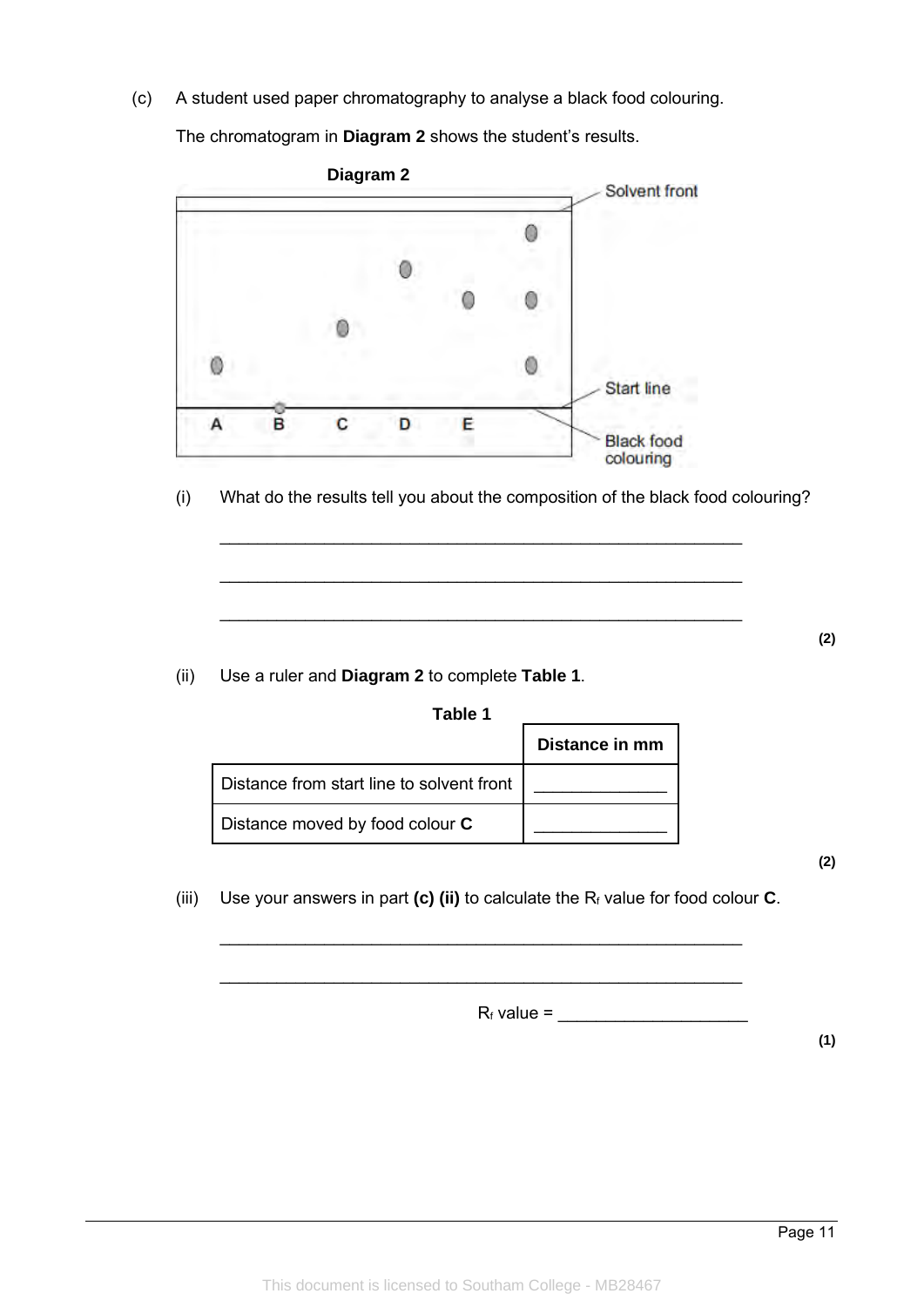(d) **Table 2** gives the results of chromatography experiments that were carried out on some known food colours, using the same solvent as the student.

| Name of food<br>colour | <b>Distance from start</b><br>line to solvent front<br>in mm | <b>Distance moved</b><br>by food colour<br>in mm | $R_f$ value |
|------------------------|--------------------------------------------------------------|--------------------------------------------------|-------------|
| Ponceau 4R             | 62                                                           | 59                                               | 0.95        |
| Carmoisine             | 74                                                           | 45                                               | 0.61        |
| Fast red               | 67                                                           | 27                                               | 0.40        |
| Erythrosine            | 58                                                           | 17                                               | 0.29        |

**Table 2**

Which of the food colours in **Table 2** could be food colour **C** from the chromatogram?

 $\_$  ,  $\_$  ,  $\_$  ,  $\_$  ,  $\_$  ,  $\_$  ,  $\_$  ,  $\_$  ,  $\_$  ,  $\_$  ,  $\_$  ,  $\_$  ,  $\_$  ,  $\_$  ,  $\_$  ,  $\_$  ,  $\_$  ,  $\_$  ,  $\_$  ,  $\_$ 

\_\_\_\_\_\_\_\_\_\_\_\_\_\_\_\_\_\_\_\_\_\_\_\_\_\_\_\_\_\_\_\_\_\_\_\_\_\_\_\_\_\_\_\_\_\_\_\_\_\_\_\_\_\_\_\_\_\_\_\_\_

\_\_\_\_\_\_\_\_\_\_\_\_\_\_\_\_\_\_\_\_\_\_\_\_\_\_\_\_\_\_\_\_\_\_\_\_\_\_\_\_\_\_\_\_\_\_\_\_\_\_\_\_\_\_\_\_\_\_\_\_\_

\_\_\_\_\_\_\_\_\_\_\_\_\_\_\_\_\_\_\_\_\_\_\_\_\_\_\_\_\_\_\_\_\_\_\_\_\_\_\_\_\_\_\_\_\_\_\_\_\_\_\_\_\_\_\_\_\_\_\_\_\_

Give the reason for your answer.

**(2)**

**11**

**8** Hydrogen gas is produced by the reaction of methane and steam.

(a) A catalyst is used in the reaction.

Draw a ring around the correct answer to complete the sentence.

increases the rate of reaction.

A catalyst

increases the temperature.

increases the yield of a reaction.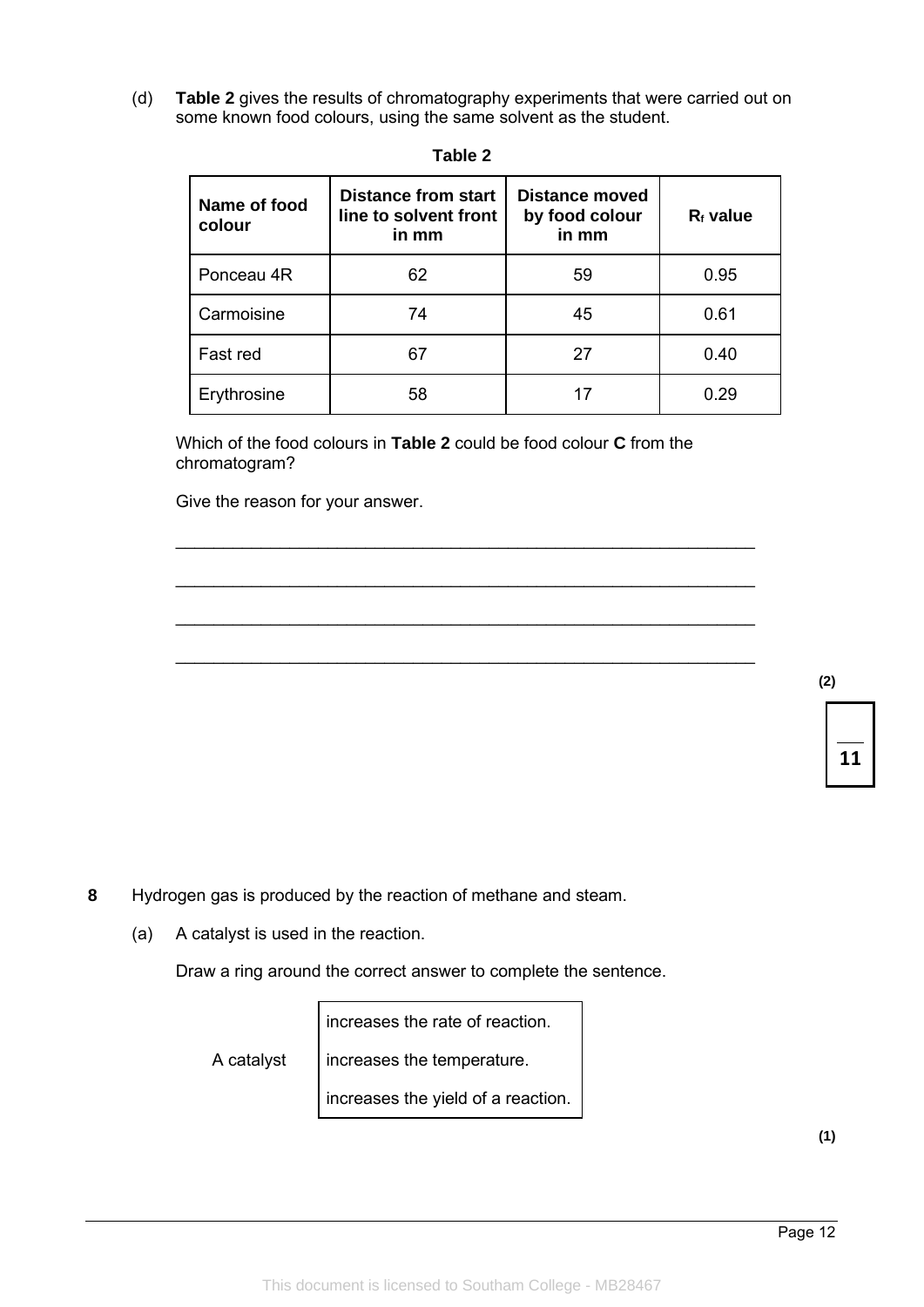(b) The equation for the reaction of methane and steam is:

 $CH_4(g)$  +  $H_2O(g)$   $\implies$   $CO(g)$  +  $3H_2(g)$ 

\_\_\_\_\_\_\_\_\_\_\_\_\_\_\_\_\_\_\_\_\_\_\_\_\_\_\_\_\_\_\_\_\_\_\_\_\_\_\_\_\_\_\_\_\_\_\_\_\_\_\_\_\_\_\_\_\_\_

 $\_$  , and the set of the set of the set of the set of the set of the set of the set of the set of the set of the set of the set of the set of the set of the set of the set of the set of the set of the set of the set of th

\_\_\_\_\_\_\_\_\_\_\_\_\_\_\_\_\_\_\_\_\_\_\_\_\_\_\_\_\_\_\_\_\_\_\_\_\_\_\_\_\_\_\_\_\_\_\_\_\_\_\_\_\_\_\_\_\_\_

\_\_\_\_\_\_\_\_\_\_\_\_\_\_\_\_\_\_\_\_\_\_\_\_\_\_\_\_\_\_\_\_\_\_\_\_\_\_\_\_\_\_\_\_\_\_\_\_\_\_\_\_\_\_\_\_\_\_

(i) Lowering the pressure reduces the rate of reaction.

Explain why, in terms of particles.

(ii) The graph shows the yield of hydrogen at different temperatures.



The forward reaction is endothermic.

How does the graph show that the forward reaction is endothermic?

 $\_$  , and the set of the set of the set of the set of the set of the set of the set of the set of the set of the set of the set of the set of the set of the set of the set of the set of the set of the set of the set of th

 $\_$  , and the set of the set of the set of the set of the set of the set of the set of the set of the set of the set of the set of the set of the set of the set of the set of the set of the set of the set of the set of th

**(1)**

**(2)**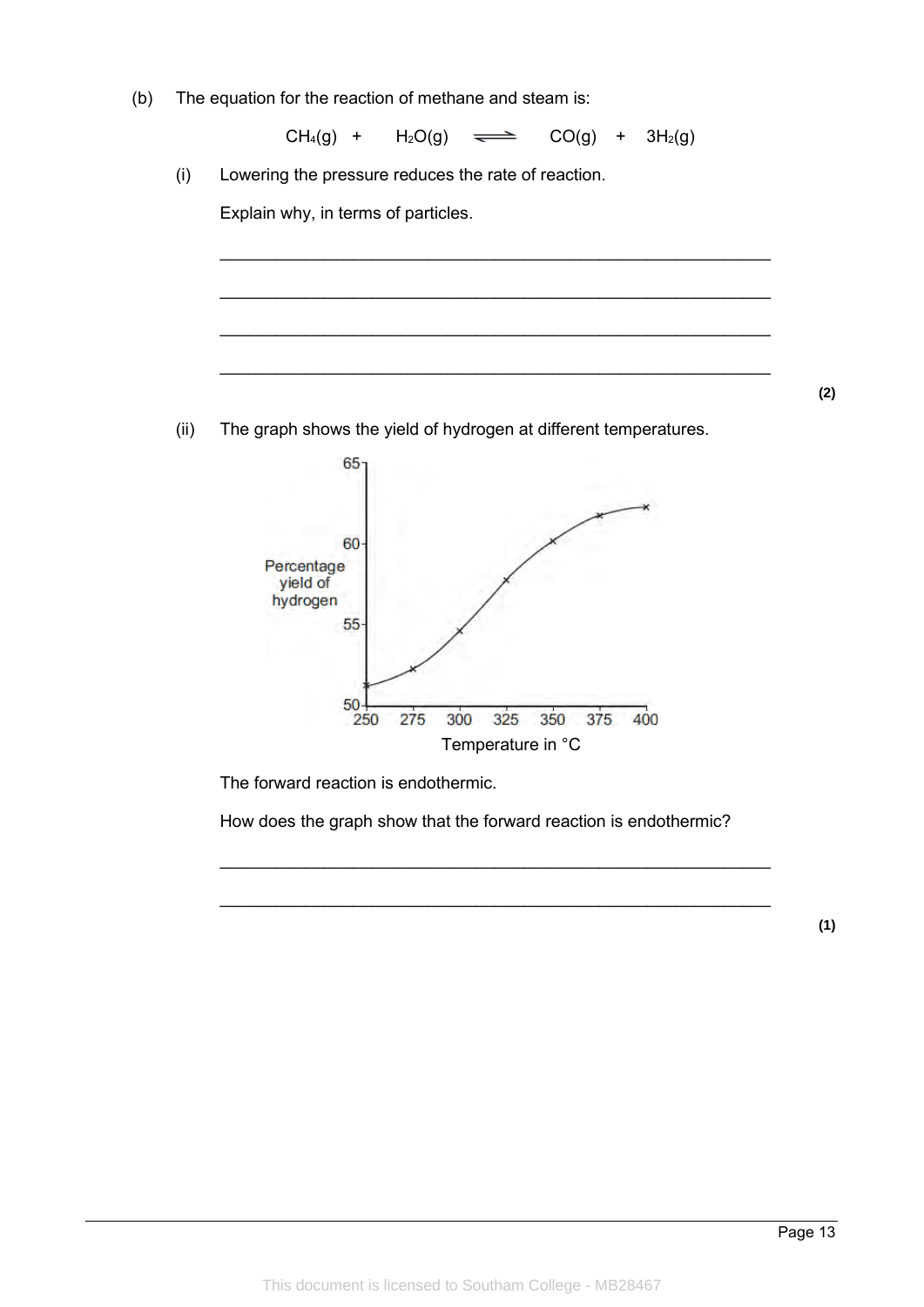(c) Car engines are being developed that use hydrogen gas as a fuel instead of petrol. The table compares the two fuels.

|                             | <b>Hydrogen</b>                                                                                                                                                 | <b>Petrol</b>                                                     |
|-----------------------------|-----------------------------------------------------------------------------------------------------------------------------------------------------------------|-------------------------------------------------------------------|
| Energy                      | 5700 kJ per litre                                                                                                                                               | 34 000 kJ per litre                                               |
| <b>State</b>                | Gas                                                                                                                                                             | Liquid                                                            |
| Equation for<br>combustion  | $2H_2 + O_2 \rightarrow 2H_2O$                                                                                                                                  | $2C_8H_{18}$ + $25O_2 \rightarrow 16CO_2$ +<br>18H <sub>2</sub> O |
| How the fuel is<br>obtained | Most hydrogen is produced<br>from coal, oil or natural gas.<br>Hydrogen can be produced by<br>the electrolysis of water or the<br>solar decomposition of water. | Fractional distillation of crude<br>oil.                          |

Use the information in the table and your knowledge of fuels to evaluate the use of hydrogen instead of petrol as a fuel.

 $\_$  ,  $\_$  ,  $\_$  ,  $\_$  ,  $\_$  ,  $\_$  ,  $\_$  ,  $\_$  ,  $\_$  ,  $\_$  ,  $\_$  ,  $\_$  ,  $\_$  ,  $\_$  ,  $\_$  ,  $\_$  ,  $\_$  ,  $\_$  ,  $\_$  ,  $\_$ 

 $\_$  ,  $\_$  ,  $\_$  ,  $\_$  ,  $\_$  ,  $\_$  ,  $\_$  ,  $\_$  ,  $\_$  ,  $\_$  ,  $\_$  ,  $\_$  ,  $\_$  ,  $\_$  ,  $\_$  ,  $\_$  ,  $\_$  ,  $\_$  ,  $\_$  ,  $\_$ 

\_\_\_\_\_\_\_\_\_\_\_\_\_\_\_\_\_\_\_\_\_\_\_\_\_\_\_\_\_\_\_\_\_\_\_\_\_\_\_\_\_\_\_\_\_\_\_\_\_\_\_\_\_\_\_\_\_\_\_\_\_\_\_

\_\_\_\_\_\_\_\_\_\_\_\_\_\_\_\_\_\_\_\_\_\_\_\_\_\_\_\_\_\_\_\_\_\_\_\_\_\_\_\_\_\_\_\_\_\_\_\_\_\_\_\_\_\_\_\_\_\_\_\_\_\_\_

 $\_$  ,  $\_$  ,  $\_$  ,  $\_$  ,  $\_$  ,  $\_$  ,  $\_$  ,  $\_$  ,  $\_$  ,  $\_$  ,  $\_$  ,  $\_$  ,  $\_$  ,  $\_$  ,  $\_$  ,  $\_$  ,  $\_$  ,  $\_$  ,  $\_$  ,  $\_$ 

\_\_\_\_\_\_\_\_\_\_\_\_\_\_\_\_\_\_\_\_\_\_\_\_\_\_\_\_\_\_\_\_\_\_\_\_\_\_\_\_\_\_\_\_\_\_\_\_\_\_\_\_\_\_\_\_\_\_\_\_\_\_\_

\_\_\_\_\_\_\_\_\_\_\_\_\_\_\_\_\_\_\_\_\_\_\_\_\_\_\_\_\_\_\_\_\_\_\_\_\_\_\_\_\_\_\_\_\_\_\_\_\_\_\_\_\_\_\_\_\_\_\_\_\_\_\_

\_\_\_\_\_\_\_\_\_\_\_\_\_\_\_\_\_\_\_\_\_\_\_\_\_\_\_\_\_\_\_\_\_\_\_\_\_\_\_\_\_\_\_\_\_\_\_\_\_\_\_\_\_\_\_\_\_\_\_\_\_\_\_

\_\_\_\_\_\_\_\_\_\_\_\_\_\_\_\_\_\_\_\_\_\_\_\_\_\_\_\_\_\_\_\_\_\_\_\_\_\_\_\_\_\_\_\_\_\_\_\_\_\_\_\_\_\_\_\_\_\_\_\_\_\_\_

 $\_$  ,  $\_$  ,  $\_$  ,  $\_$  ,  $\_$  ,  $\_$  ,  $\_$  ,  $\_$  ,  $\_$  ,  $\_$  ,  $\_$  ,  $\_$  ,  $\_$  ,  $\_$  ,  $\_$  ,  $\_$  ,  $\_$  ,  $\_$  ,  $\_$  ,  $\_$ 

 $\_$  ,  $\_$  ,  $\_$  ,  $\_$  ,  $\_$  ,  $\_$  ,  $\_$  ,  $\_$  ,  $\_$  ,  $\_$  ,  $\_$  ,  $\_$  ,  $\_$  ,  $\_$  ,  $\_$  ,  $\_$  ,  $\_$  ,  $\_$  ,  $\_$  ,  $\_$ 

\_\_\_\_\_\_\_\_\_\_\_\_\_\_\_\_\_\_\_\_\_\_\_\_\_\_\_\_\_\_\_\_\_\_\_\_\_\_\_\_\_\_\_\_\_\_\_\_\_\_\_\_\_\_\_\_\_\_\_\_\_\_\_

You should describe the advantages and disadvantages of using hydrogen instead of petrol.

**(6)**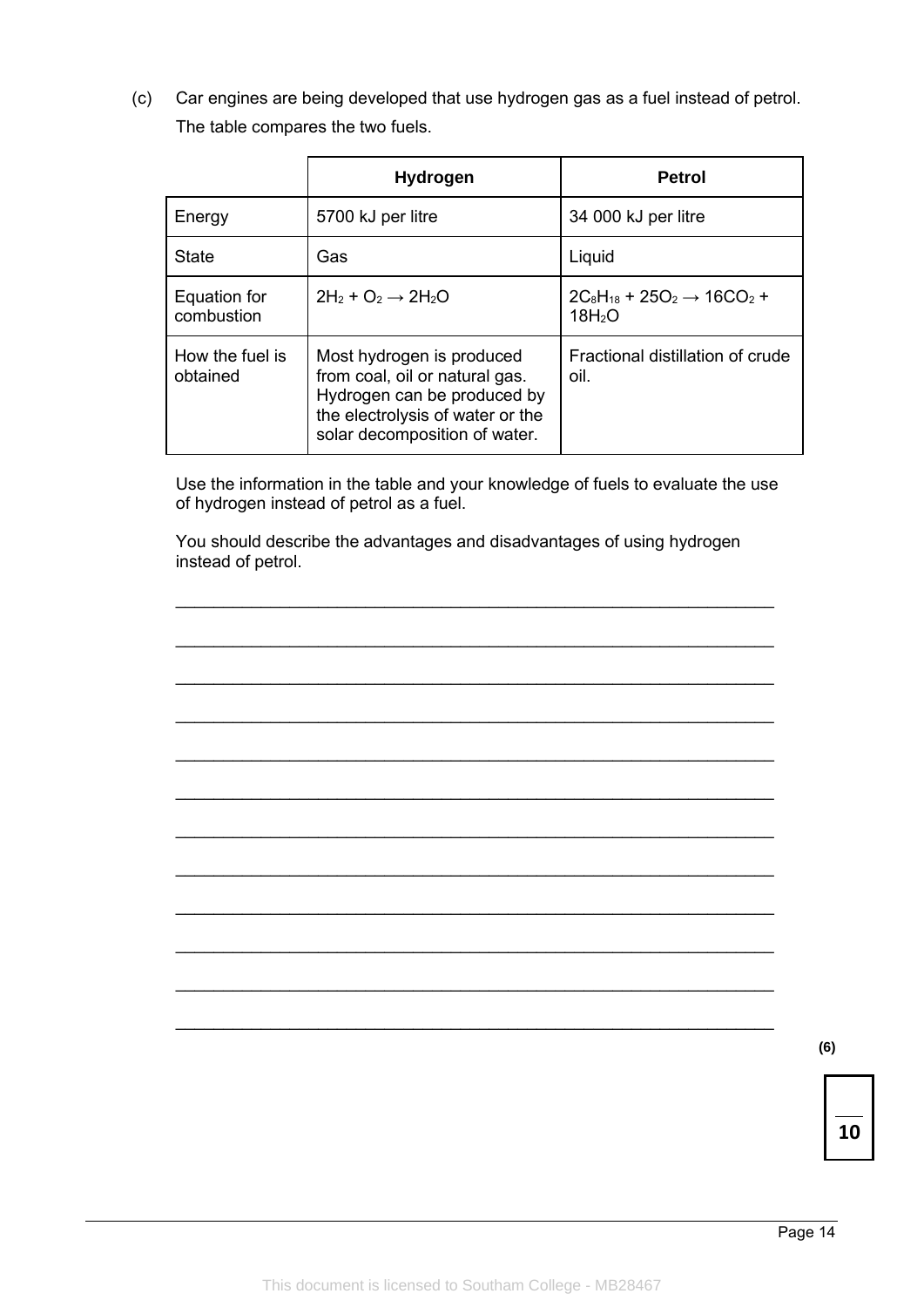**9** A student investigated the rate of reaction between sodium thiosulfate solution and dilute hydrochloric acid, as shown in **Figure 1**.



The reaction produced a precipitate, which made the mixture turn cloudy.

The student timed how long it took until she could no longer see the cross.

She calculated the rate of the reaction.

(a) The equation for the reaction is:

 $Na<sub>2</sub>S<sub>2</sub>O<sub>3</sub>(aq) + 2 HCl(aq)$  <br>  $\longrightarrow$  2 NaCl(aq) + S(s) + SO<sub>2</sub>(g) + H<sub>2</sub>O(l)

\_\_\_\_\_\_\_\_\_\_\_\_\_\_\_\_\_\_\_\_\_\_\_\_\_\_\_\_\_\_\_\_\_\_\_\_\_\_\_\_\_\_\_\_\_\_\_\_\_\_\_\_\_\_\_\_\_\_\_\_\_\_\_

Name the product that made the mixture go cloudy.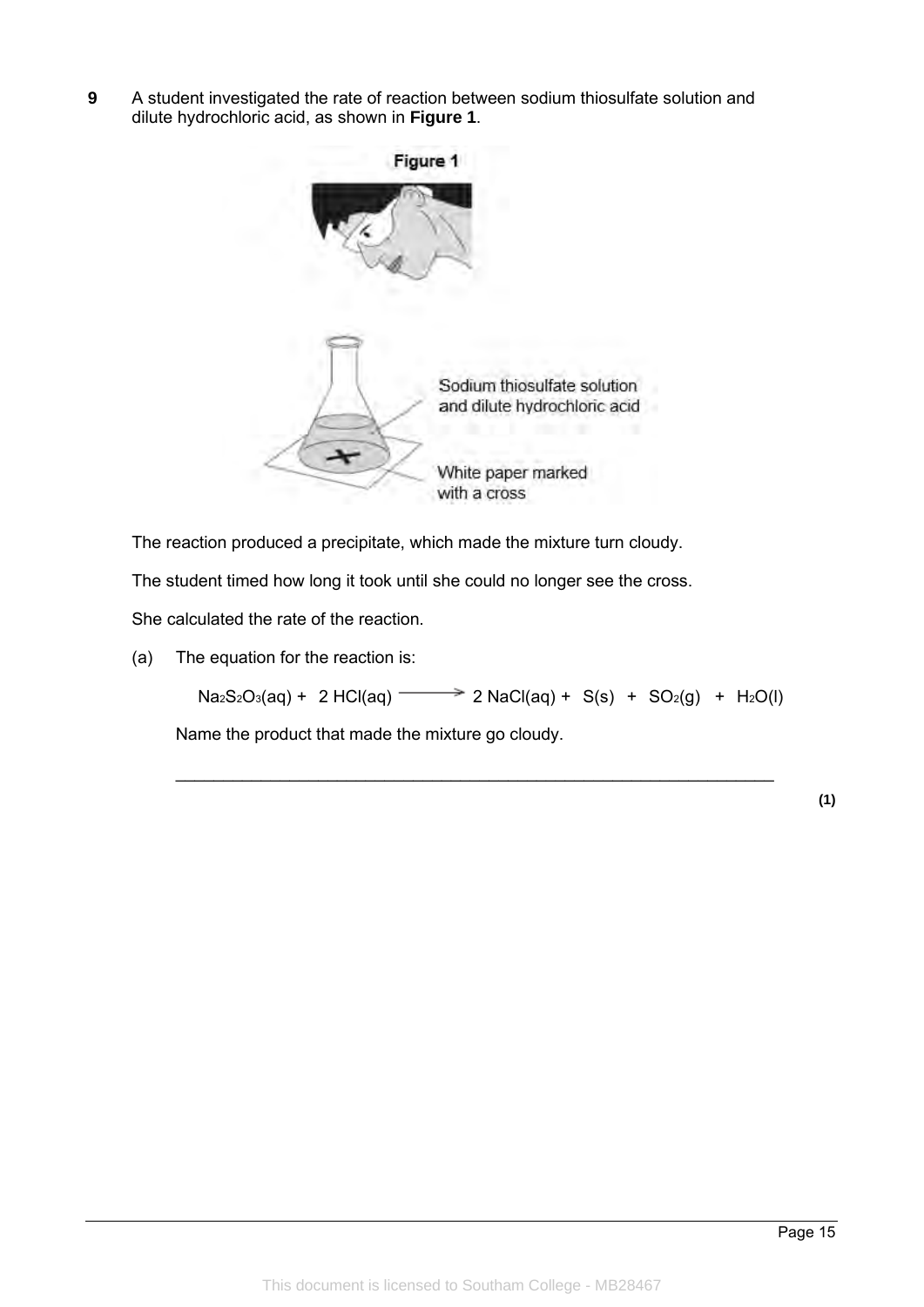(b) The student investigated the effect of changing the temperature of the sodium thiosulfate solution on the rate of reaction.

She plotted her results on a graph, as shown in **Figure 2**.



Describe the trends shown in the student's results.



\_\_\_\_\_\_\_\_\_\_\_\_\_\_\_\_\_\_\_\_\_\_\_\_\_\_\_\_\_\_\_\_\_\_\_\_\_\_\_\_\_\_\_\_\_\_\_\_\_\_\_\_\_\_\_\_\_\_\_\_\_\_\_

 $\_$  ,  $\_$  ,  $\_$  ,  $\_$  ,  $\_$  ,  $\_$  ,  $\_$  ,  $\_$  ,  $\_$  ,  $\_$  ,  $\_$  ,  $\_$  ,  $\_$  ,  $\_$  ,  $\_$  ,  $\_$  ,  $\_$  ,  $\_$  ,  $\_$  ,  $\_$ 

 $\_$  ,  $\_$  ,  $\_$  ,  $\_$  ,  $\_$  ,  $\_$  ,  $\_$  ,  $\_$  ,  $\_$  ,  $\_$  ,  $\_$  ,  $\_$  ,  $\_$  ,  $\_$  ,  $\_$  ,  $\_$  ,  $\_$  ,  $\_$  ,  $\_$  ,  $\_$ 

\_\_\_\_\_\_\_\_\_\_\_\_\_\_\_\_\_\_\_\_\_\_\_\_\_\_\_\_\_\_\_\_\_\_\_\_\_\_\_\_\_\_\_\_\_\_\_\_\_\_\_\_\_\_\_\_\_\_\_\_\_\_\_

- her results were valid.
	- **1.** \_\_\_\_\_\_\_\_\_\_\_\_\_\_\_\_\_\_\_\_\_\_\_\_\_\_\_\_\_\_\_\_\_\_\_\_\_\_\_\_\_\_\_\_\_\_\_\_\_\_\_\_\_\_\_\_\_\_ **2**. \_\_\_\_\_\_\_\_\_\_\_\_\_\_\_\_\_\_\_\_\_\_\_\_\_\_\_\_\_\_\_\_\_\_\_\_\_\_\_\_\_\_\_\_\_\_\_\_\_\_\_\_\_\_\_\_\_\_ **(2)**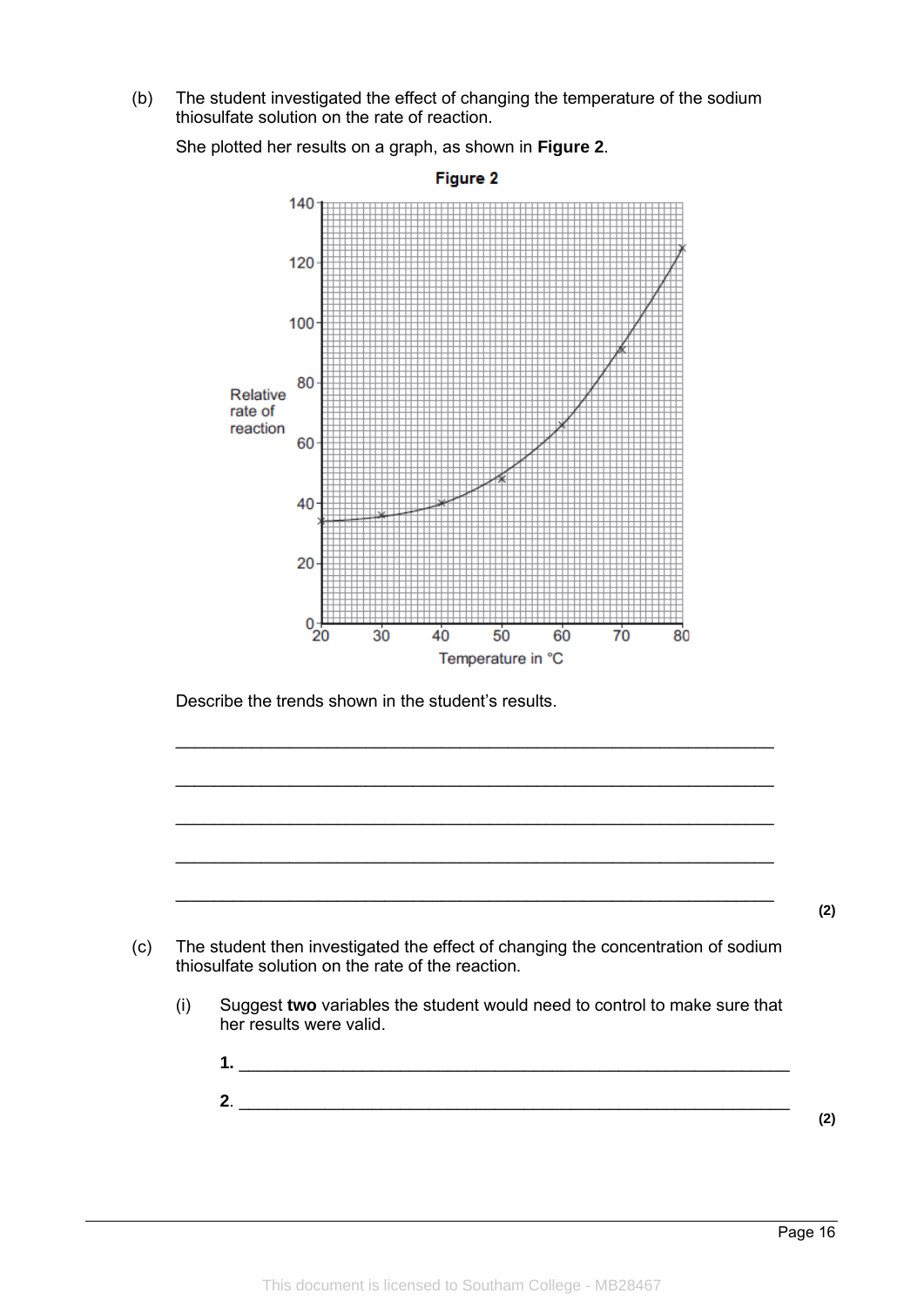(ii) From this investigation the student correctly concluded:

As the concentration of sodium thiosulfate solution doubles, the rate of reaction doubles.'

\_\_\_\_\_\_\_\_\_\_\_\_\_\_\_\_\_\_\_\_\_\_\_\_\_\_\_\_\_\_\_\_\_\_\_\_\_\_\_\_\_\_\_\_\_\_\_\_\_\_\_\_\_\_\_\_\_\_

 $\_$  , and the set of the set of the set of the set of the set of the set of the set of the set of the set of the set of the set of the set of the set of the set of the set of the set of the set of the set of the set of th

\_\_\_\_\_\_\_\_\_\_\_\_\_\_\_\_\_\_\_\_\_\_\_\_\_\_\_\_\_\_\_\_\_\_\_\_\_\_\_\_\_\_\_\_\_\_\_\_\_\_\_\_\_\_\_\_\_\_

\_\_\_\_\_\_\_\_\_\_\_\_\_\_\_\_\_\_\_\_\_\_\_\_\_\_\_\_\_\_\_\_\_\_\_\_\_\_\_\_\_\_\_\_\_\_\_\_\_\_\_\_\_\_\_\_\_\_

\_\_\_\_\_\_\_\_\_\_\_\_\_\_\_\_\_\_\_\_\_\_\_\_\_\_\_\_\_\_\_\_\_\_\_\_\_\_\_\_\_\_\_\_\_\_\_\_\_\_\_\_\_\_\_\_\_\_

 $\_$  , and the set of the set of the set of the set of the set of the set of the set of the set of the set of the set of the set of the set of the set of the set of the set of the set of the set of the set of the set of th

Explain the student's conclusion in terms of particles.

**(3)**

**8**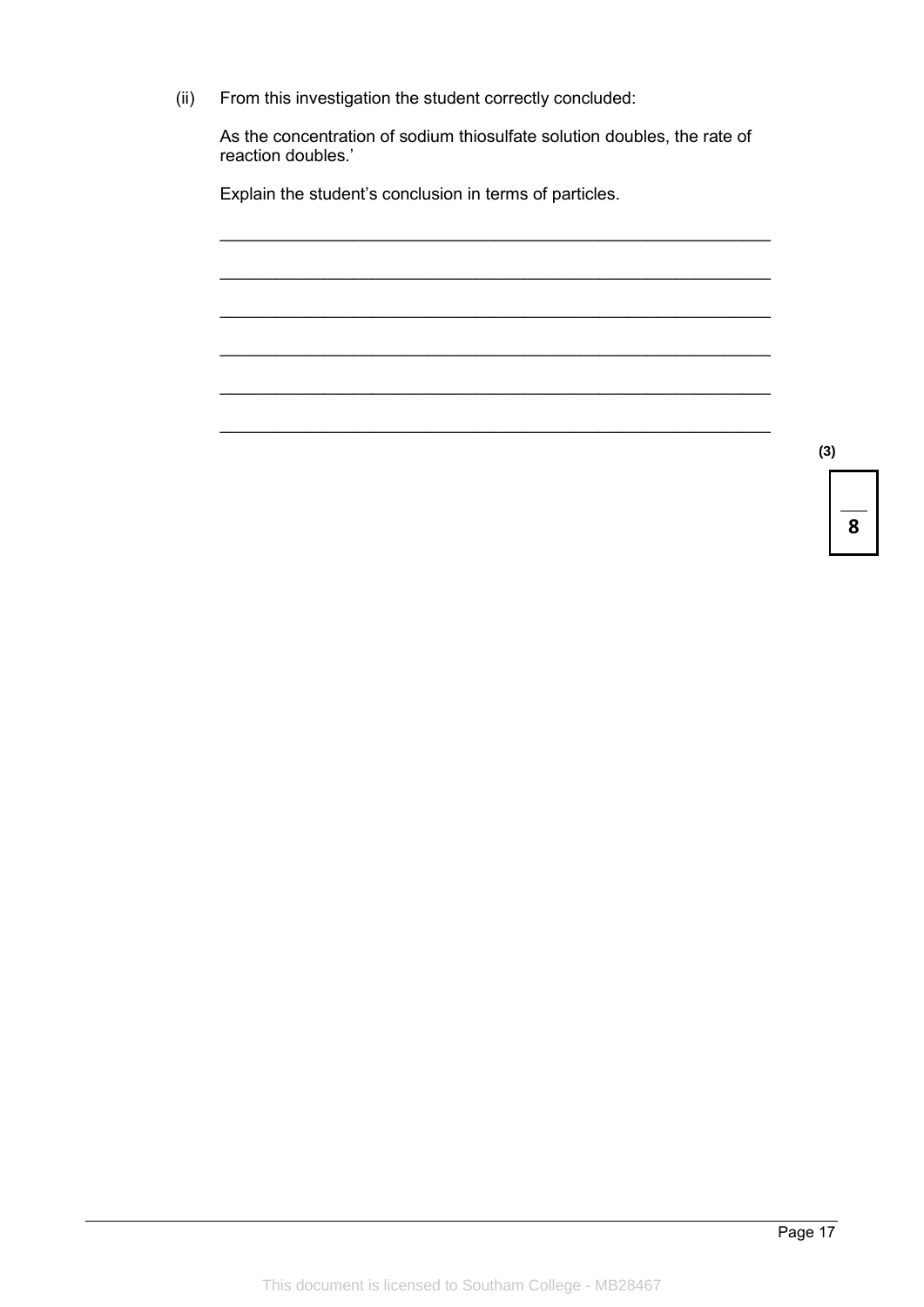



# **GCSE COMBINED SCIENCE: CHEMISTRY MARK SCHEME**

Practice Paper 2 Foundation Maximum marks: 69

View detailed guidance on the conclusions you can draw from your students' performance in these papers on the MERiT welcome page. Understand how your students compare with others and target revision effectively by entering marks into MERiT.

| 1           | (a) | (i)        | Solids                                                                                                                              | 1 |           |
|-------------|-----|------------|-------------------------------------------------------------------------------------------------------------------------------------|---|-----------|
|             |     | (ii)       | Chlorine                                                                                                                            | 1 |           |
|             |     | (iii)      | kill microbes / bacteria<br>allow to make the water safe to drink<br><i>ignore disinfect</i><br>ignore remove / get rid of microbes | 1 |           |
|             | (b) | energy     | allow heat                                                                                                                          | 1 | [4 marks] |
| $\mathbf 2$ | (a) | (i)        | oxygen, sulfur trioxide<br>both needed for mark                                                                                     | 1 |           |
|             |     | (ii)       | compound                                                                                                                            | 1 |           |
|             | (b) | increases  | accept (goes) higher / (goes) up / (is) faster) /<br>(are) more frequent                                                            | 1 |           |
|             | (c) | activation |                                                                                                                                     | 1 |           |
|             | (d) |            | increase temperature                                                                                                                | 1 | [5 marks] |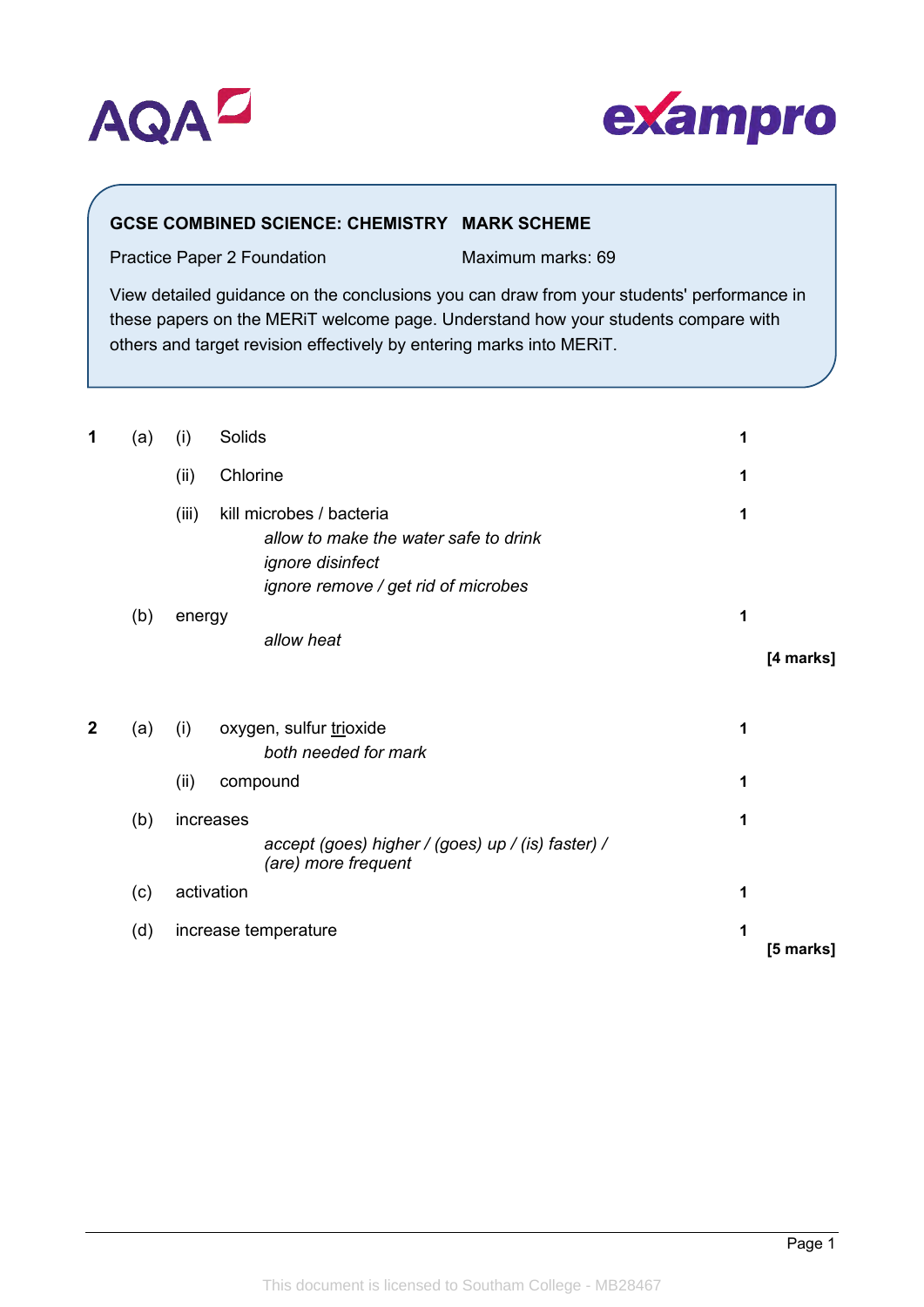| 3 | (a) | (i)   | mixture (of different substances)                                                                                                                          | 1               |
|---|-----|-------|------------------------------------------------------------------------------------------------------------------------------------------------------------|-----------------|
|   |     | (ii)  | boiling (points)                                                                                                                                           | 1               |
|   | (b) | (i)   | combustion                                                                                                                                                 | 1               |
|   |     | (ii)  | (reactant)<br>Oxygen<br>allow correct formulae<br>(products)<br>products in any order<br>carbon dioxide<br>allow carbon or carbon monoxide<br>and<br>water | 1               |
|   |     |       | allow water vapour or steam or hydrogen oxide                                                                                                              | 1               |
|   |     | (iii) | (burning sulfur) produces sulfur dioxide / S02<br>allow it / sulfur reacts with oxygen ignore sulfur oxide                                                 | 1               |
|   |     |       | causes acid rain                                                                                                                                           | 1               |
|   | (c) | (i)   | propane is a fuel                                                                                                                                          | 1               |
|   |     | (ii)  | double bond drawn between carbon atoms<br>do not allow any other bonds or symbols                                                                          | 1               |
|   |     | (iii) | orange to colourless                                                                                                                                       | 1<br>[10 marks] |
|   | (a) | 22    |                                                                                                                                                            | 1               |
|   | (b) | (i)   | exothermic                                                                                                                                                 | 1               |
|   |     | (ii)  | C                                                                                                                                                          | 1               |
|   |     |       | gives out most heat energy<br>accept has largest temperature change / increase<br>allow has highest (final) temperature or hottest                         | 1               |
|   | (c) | (i)   | increases                                                                                                                                                  | 1               |
|   |     | (ii)  | blue<br>ignore pale / dark etc                                                                                                                             | 1               |
|   |     | (iii) | reversible (reaction)<br>allow goes both ways or two / either way                                                                                          | 1               |
|   |     | (iv)  | anhydrous copper sulfate                                                                                                                                   | 1<br>[8 marks]  |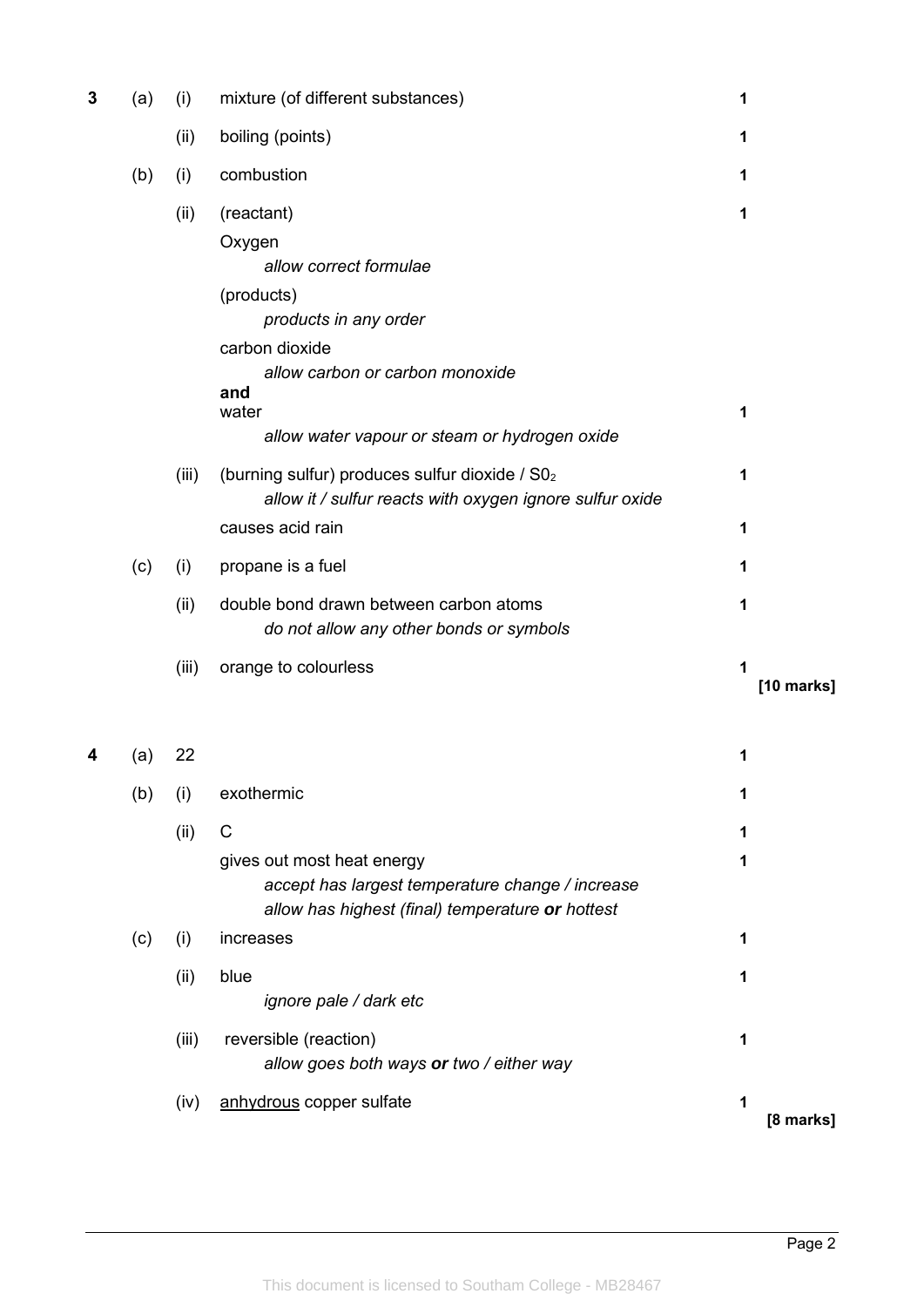| <b>Level 3: Descriptions of how at least two changes occurred</b> | $5 - 6$ marks |
|-------------------------------------------------------------------|---------------|
| Level 2: Description of how one change occurred                   | $3 - 4$ marks |
| Level 1: Statements based on diagrams                             | $1 - 2$ marks |
| No relevant content                                               | 0 marks       |

#### **Indicative content**

#### **Main changes**

- oxygen increased because plants / algae developed and used carbon dioxide for photosynthesis / growth producing oxygen; carbon dioxide decreased because of this
- carbon dioxide decreased because oceans formed and dissolved / absorbed carbon dioxide; carbon dioxide became locked up in sedimentary / carbonate rocks and / or fossil fuels
- oceans formed because the Earth / water vapour cooled and water vapour in the atmosphere condensed
- continents formed because the Earth cooled forming a supercontinent / Pangaea which formed the separate continents
- volcanoes reduced because the Earth cooled forming a crust.

#### **Other changes**

• nitrogen has formed because ammonia in the Earth's early atmosphere reacted with oxygen / denitrifying bacteria.

| 6 | (a) | $N_2 + 2O_2$ —<br>$\geq$ 2NO <sub>2</sub><br>correct formulae for reactants                                                                             |   |           |
|---|-----|---------------------------------------------------------------------------------------------------------------------------------------------------------|---|-----------|
|   |     | correct balancing                                                                                                                                       | 1 |           |
|   | (b) | $2.90 - 0.95$<br>correct values read from graph                                                                                                         | 1 |           |
|   |     | $1.95 \div 2.96$ (×100)<br>allow ecf from readings from graph                                                                                           | 1 |           |
|   |     | $= 67.2(%)$<br>allow 66.9 shown without working for the 3 calculation marks<br>incorrect number of sig. figs max 2 marks                                | 1 |           |
|   | (c) | carbon / diesel / it reacts / burns in oxygen / air                                                                                                     |   |           |
|   |     | limited supply (of oxygen / air)<br>accept incomplete combustion<br>2C + O <sub>2</sub> $\rightarrow$ 2CO or<br>$C + CO2 \rightarrow 2CO$ gains 2 marks |   |           |
|   |     |                                                                                                                                                         |   | [7 marks] |

This document is licensed to Southam College - MB28467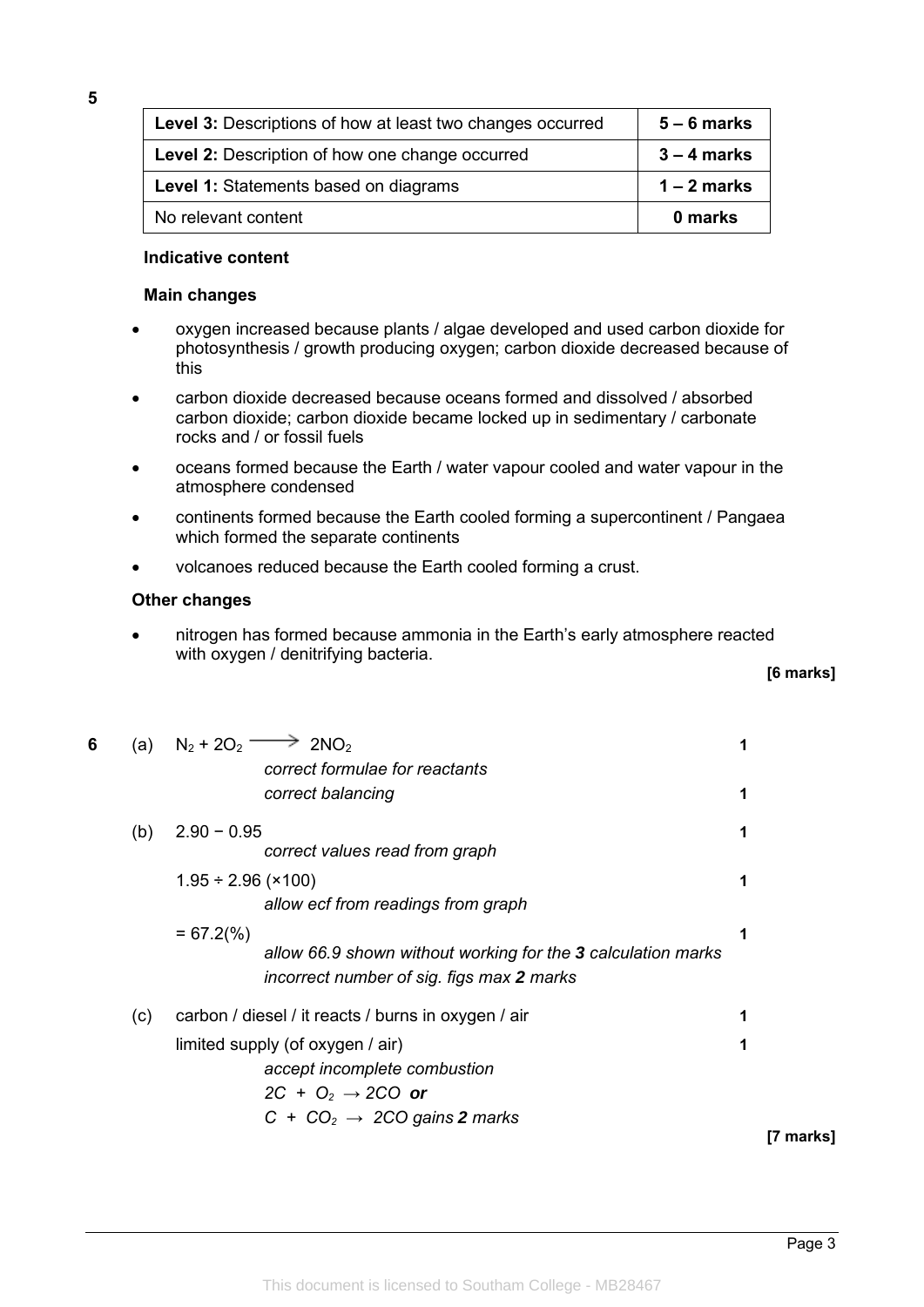| $\overline{\mathbf{z}}$ | (a) |                   | mobile phase / solvent moves through paper                                                                                                             |   | 1            |
|-------------------------|-----|-------------------|--------------------------------------------------------------------------------------------------------------------------------------------------------|---|--------------|
|                         |     |                   | and carries substances different distances                                                                                                             |   | 1            |
|                         |     |                   | which depend on their attraction for paper and solvent<br>allow which depend on solubility in solvent and attraction<br>to paper                       |   | 1            |
|                         | (b) |                   | ink dissolves in the solvent<br>allow ink 'runs' / spreads or pencil does not 'run' / spread<br>allow ink would affect the result / mixes with colours |   |              |
|                         |     | or                |                                                                                                                                                        |   |              |
|                         |     |                   | carbon / graphite does not dissolve in the solvent<br>accept pencil for carbon / graphite                                                              | 1 |              |
| (c)                     | (i) | contains A and E  |                                                                                                                                                        | 1 |              |
|                         |     |                   | and one other (unknown substance)<br>if no other marks awarded, an answer saying it is made<br>up of three colours gains 1 mark                        | 1 |              |
|                         |     | (ii)<br>43 or 44  | allow any value from 43 to 47                                                                                                                          | 1 |              |
|                         |     | 18                | allow any value from 16 to 20<br>award 1 mark if numbers correct but in cm                                                                             | 1 |              |
|                         |     | 0.40<br>(iii)     | allow ecf from (c)(ii)<br><i>ignore units</i>                                                                                                          | 1 |              |
|                         | (d) | fast red          | allow ecf from (c)(iii)                                                                                                                                | 1 |              |
|                         |     | has same Rf value | allow none of them, as none has the same $R_f$ value for 2 marks                                                                                       | 1 | $[11$ marks] |
| 8                       | (a) |                   | increases the rate of reaction                                                                                                                         | 1 |              |
|                         | (b) | (i)               | at lower pressure the molecules will be further apart                                                                                                  | 1 |              |
|                         |     |                   | so there will be fewer collisions per unit time<br>accept frequency of collisions lower                                                                | 1 |              |
|                         |     | (ii)              | as the temperature increases, the yield of the reaction increases                                                                                      | 1 |              |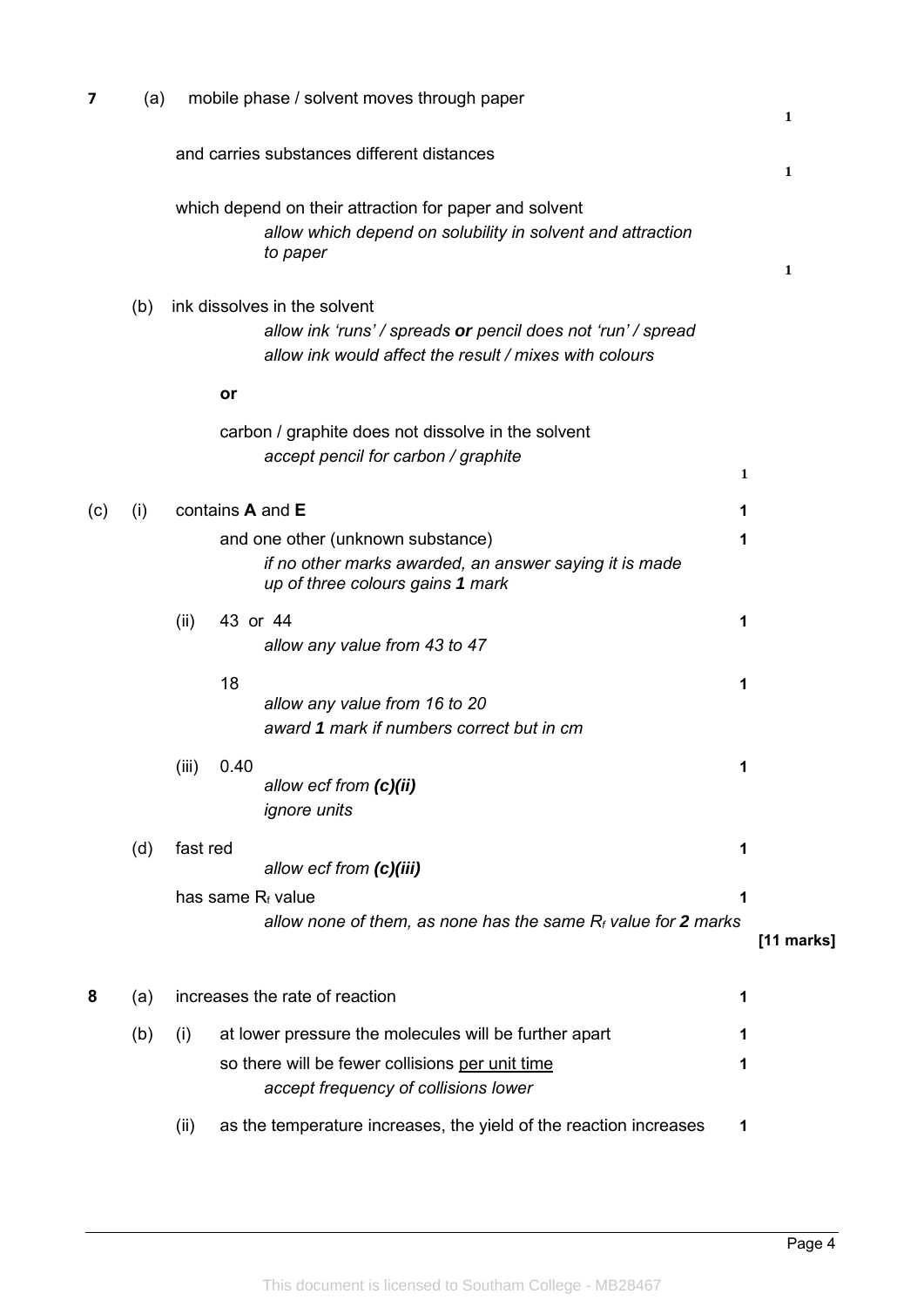| <b>Level 3:</b> Candidate has given an evaluation that includes both<br>advantages and disadvantages. Candidate has clearly linked<br>points from the table with their own knowledge and uses<br>appropriate scientific terminology. | $5 - 6$ marks |
|--------------------------------------------------------------------------------------------------------------------------------------------------------------------------------------------------------------------------------------|---------------|
| Level 2: Candidate has attempted an evaluation using points<br>from the table and their own knowledge. Candidate has included<br>advantages and disadvantages.                                                                       | $3 - 4$ marks |
| <b>Level 1:</b> Candidate has written about some basic points from<br>the table but has not added any extra knowledge. Candidate<br>may have included advantages or disadvantages.                                                   | $1 - 2$ marks |
| No relevant content                                                                                                                                                                                                                  | marks         |

#### **Indicative content**

(c)

## **Advantages of using hydrogen:**

- its combustion only produces water
- combustion of hydrogen does not produce carbon dioxide or does not contribute to climate change
- petrol requires much more oxygen to burn so partial combustion is possible producing carbon monoxide
- combustion of hydrogen does not produce any particulates or does not contribute to global dimming
- petrol comes from a non-renewable source or there are renewable ways of producing hydrogen, eg electrolysis of water.

### **Disadvantages of using hydrogen:**

- hydrogen has to be stored at high pressure or risk of explosion or larger volume needed for storage.
- much less energy produced from the combustion of hydrogen or need to refuel more often
- most methods of producing hydrogen need fossil fuels.

#### **[10 marks]**

| 9 | (a) | sulfur / sulphur / $S / S(s)$                                                                                                                                                                                                               |   |  |
|---|-----|---------------------------------------------------------------------------------------------------------------------------------------------------------------------------------------------------------------------------------------------|---|--|
|   | (b) | as the temperature increases, the rate of reaction increases<br>allow two correct values for rate quoted (from graph) at<br>different temperatures                                                                                          |   |  |
|   |     | the rate of increase increases or there is an exponential relationship<br>accept the rate of reaction increases slowly (from 20 °C to<br>50 °C) then increases more rapidly for 2 marks<br>answer MUST be based on rate / speed of reaction | 1 |  |